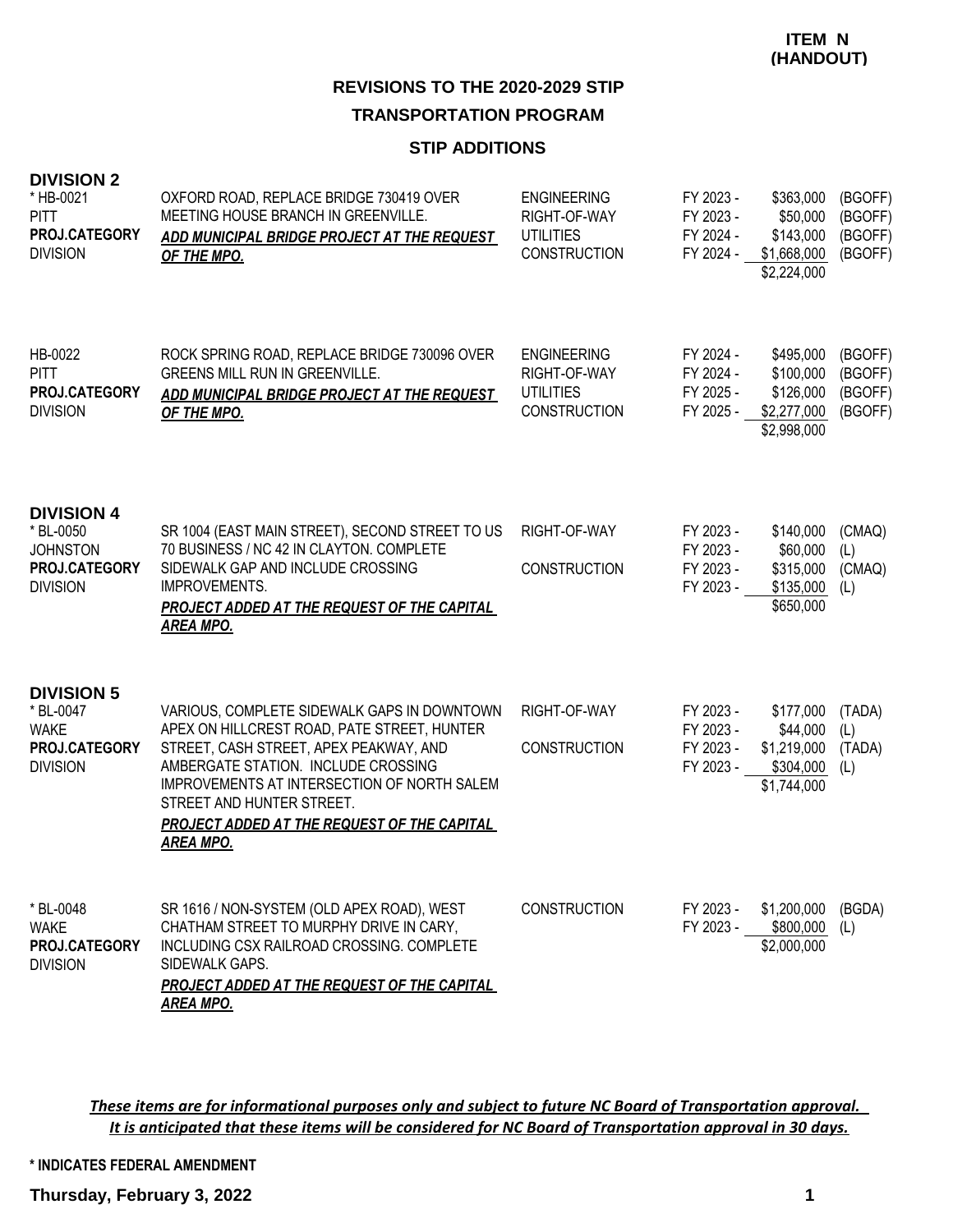## **REVISIONS TO THE 2020-2029 STIP**

#### **TRANSPORTATION PROGRAM**

#### **STIP ADDITIONS**

| <b>DIVISION 5</b><br>* BL-0049<br><b>WAKE</b><br>PROJ.CATEGORY<br><b>DIVISION</b> | SR 1632 (LOUIS STEPHENS DRIVE), DELARONDE LANE<br>IN CARY TO GRAY MARBLE ROAD IN MORRISVILLE,<br>AND NORTHEAST CORNER OF LOUIS STEPHENS<br>DRIVE AND SR 1635 (MCCRIMMON PARKWAY).<br>COMPLETE SIDEWALK GAPS.<br><b>PROJECT ADDED AT THE REQUEST OF THE CAPITAL</b><br><b>AREA MPO.</b> | <b>CONSTRUCTION</b>                                       | FY 2023 -<br>FY 2023 -                                                     | \$385,000<br>\$165,000<br>\$550,000                                                       | (CMAQ)<br>(L)                                   |
|-----------------------------------------------------------------------------------|----------------------------------------------------------------------------------------------------------------------------------------------------------------------------------------------------------------------------------------------------------------------------------------|-----------------------------------------------------------|----------------------------------------------------------------------------|-------------------------------------------------------------------------------------------|-------------------------------------------------|
| * BL-0051<br><b>WAKE</b><br>PROJ.CATEGORY<br><b>DIVISION</b>                      | SR 1379 (PENNY ROAD), EAST OF ENTRANCE FOR OAK<br>GROVE ELEMENTARY SCHOOL TO SR 4720 (LOCH<br>HIGHLANDS DRIVE) IN CARY. COMPLETE SIDEWALK<br>GAPS.<br><b>PROJECT ADDED AT THE REQUEST OF THE CAPITAL</b><br><b>AREA MPO.</b>                                                           | <b>ENGINEERING</b><br>RIGHT-OF-WAY<br><b>CONSTRUCTION</b> | FY 2023 -<br>FY 2023 -<br>FY 2023 -<br>FY 2023 -<br>FY 2023 -<br>FY 2023 - | \$39,000<br>\$11,000<br>\$39,000<br>\$11,000<br>\$273,000<br>\$77,000<br>\$450,000        | (CMAQ)<br>(L)<br>(CMAQ)<br>(L)<br>(CMAQ)<br>(L) |
| * BL-0052<br><b>WAKE</b><br>PROJ.CATEGORY<br><b>DIVISION</b>                      | SR 6107 (NORTH MAIN STREET), TRELLIS POINTE<br>DRIVE TO ARBOR CREEK DRIVE IN HOLLY SPRINGS.<br><b>COMPLETE SIDEWALK GAPS.</b><br>PROJECT ADDED AT THE REQUEST OF THE CAPITAL<br><b>AREA MPO.</b>                                                                                       | <b>ENGINEERING</b><br>RIGHT-OF-WAY<br><b>CONSTRUCTION</b> | FY 2023 -<br>FY 2023 -<br>FY 2023 -<br>FY 2023 -<br>FY 2023 -<br>FY 2023 - | \$60,000<br>\$15,000<br>\$200,000<br>\$50,000<br>\$400,000<br>\$100,000<br>\$825,000      | (CMAQ)<br>(L)<br>(CMAQ)<br>(L)<br>(CMAQ)<br>(L) |
| * BL-0053<br><b>FRANKLIN</b><br>PROJ.CATEGORY<br><b>DIVISION</b>                  | FRANKLIN COUNTY RAILS TO TRAILS, DOWNTOWN<br>FRAKLINTON TRAIN DEPOT TO SR 1003 (PERRY'S<br>CHAPEL ROAD) USING ABANDONED RAIL CORRIDOR<br>IN FRANKLINTON. CONSTRUCT GREENWAY.<br>PROJECT ADDED AT THE REQUEST OF THE CAPITAL<br><b>AREA MPO.</b>                                        | <b>ENGINEERING</b><br>RIGHT-OF-WAY<br><b>CONSTRUCTION</b> | FY 2023 -<br>FY 2023 -<br>FY 2023 -<br>FY 2023 -<br>FY 2023 -<br>FY 2023 - | \$480,000<br>\$120,000<br>\$96,000<br>\$24,000<br>\$2,400,000<br>\$600,000<br>\$3,720,000 | (CMAQ)<br>(L)<br>(CMAQ)<br>(L)<br>(CMAQ)<br>(L) |
| * BL-0054<br><b>WAKE</b><br>PROJ.CATEGORY<br><b>DIVISION</b>                      | SR 2768 (SOUTHEAST JUDD PARKWAY), SOUTH OF<br>LOGAN MEADOW COURT TO NORTH OF OLDWYCK<br>DRIVE IN FUQUAY-VARINA. COMPLETE SIDEWALK<br>GAPS.<br><b>PROJECT ADDED AT THE REQUEST OF THE CAPITAL</b><br><b>AREA MPO.</b>                                                                   | <b>ENGINEERING</b><br>RIGHT-OF-WAY<br><b>CONSTRUCTION</b> | FY 2023 -<br>FY 2023 -<br>FY 2023 -<br>FY 2023 -<br>FY 2023 -<br>FY 2023 - | \$47,000<br>\$12,000<br>\$40,000<br>\$10,000<br>\$492,000<br>\$123,000<br>\$724,000       | (BGDA)<br>(L)<br>(BGDA)<br>(L)<br>(BGDA)<br>(L) |

*These items are for informational purposes only and subject to future NC Board of Transportation approval. It is anticipated that these items will be considered for NC Board of Transportation approval in 30 days.*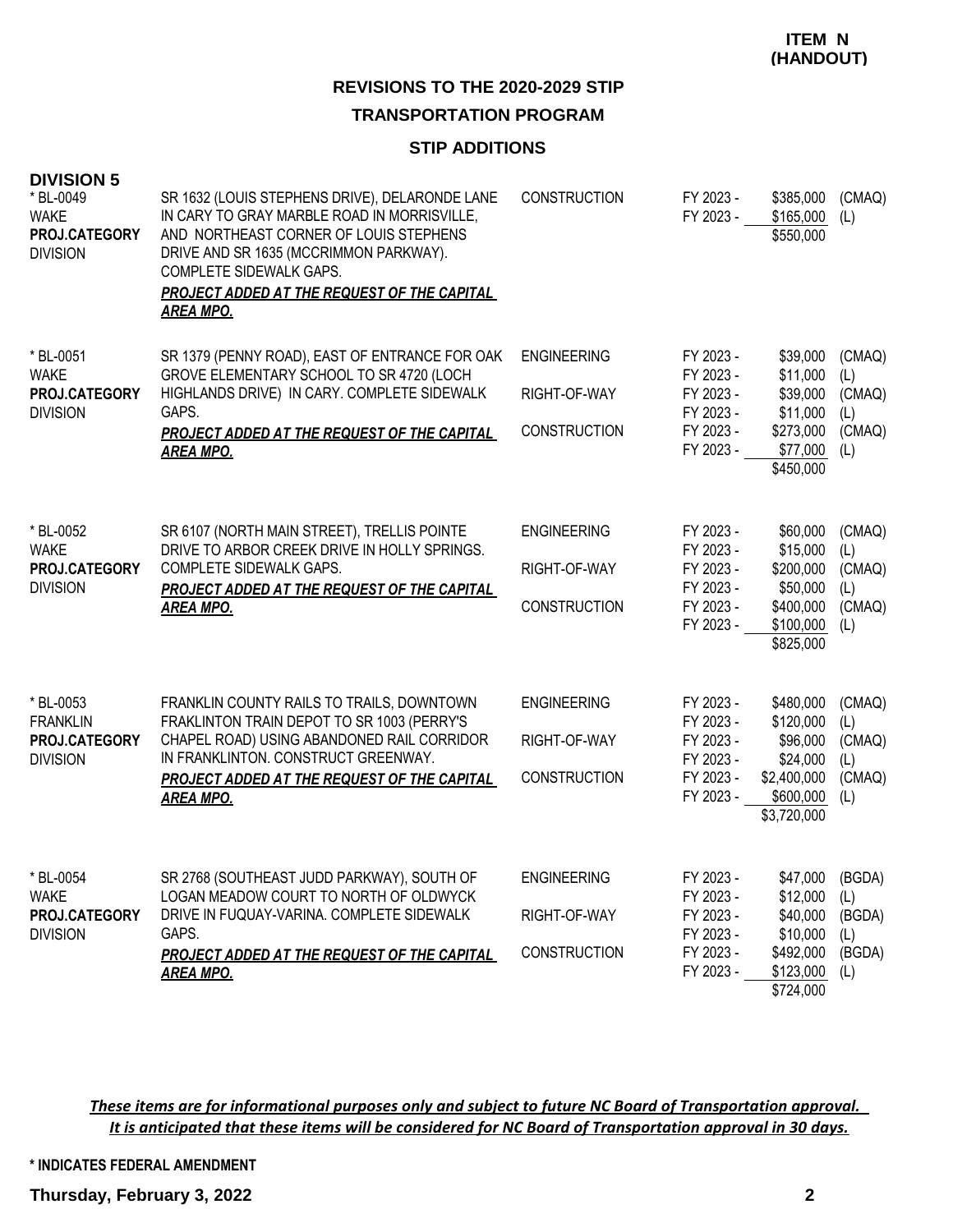#### **STIP ADDITIONS**

| <b>DIVISION 5</b><br>* HL-0050<br><b>WAKE</b><br>PROJ.CATEGORY<br><b>DIVISION</b>    | SR 1349 (DILLARD DRIVE), VILLAGE TAVERN ROAD TO<br>SR 1319 (JONES FRANKLIN ROAD) IN RALEIGH.<br>INSTALL TWO WAY LEFT TURN LANE.<br>PROJECT ADDED AT THE REQUEST OF THE CAPITAL<br><b>AREA MPO.</b>                                                                                        | RIGHT-OF-WAY<br><b>CONSTRUCTION</b>                       | FY 2023 -<br>FY 2023 -<br>FY 2023 -<br>FY 2023 -                           | \$64,000<br>\$110,000<br>\$406,000<br>\$692,000<br>\$1,272,000                     | (S)<br>(BGDA)<br>(S)<br>(BGDA)                  |
|--------------------------------------------------------------------------------------|-------------------------------------------------------------------------------------------------------------------------------------------------------------------------------------------------------------------------------------------------------------------------------------------|-----------------------------------------------------------|----------------------------------------------------------------------------|------------------------------------------------------------------------------------|-------------------------------------------------|
| * HL-0051<br><b>WAKE</b><br>PROJ.CATEGORY<br><b>DIVISION</b>                         | SR 1319 (JONES FRANKLIN ROAD), ATHENS DRIVE IN<br>RALEIGH. INSTALL LEFT TURN LANES.<br><b>PROJECT ADDED AT THE REQUEST OF THE CAPITAL</b><br><b>AREA MPO.</b>                                                                                                                             | <b>ENGINEERING</b><br>RIGHT-OF-WAY<br><b>CONSTRUCTION</b> | FY 2023 -<br>FY 2023 -<br>FY 2023 -<br>FY 2023 -<br>FY 2023 -<br>FY 2023 - | \$22,000<br>\$88,000<br>\$16,000<br>\$64,000<br>\$80,000<br>\$320,000<br>\$590,000 | (S)<br>(BGDA)<br>(S)<br>(BGDA)<br>(S)<br>(BGDA) |
| * HL-0052<br><b>WAKE</b><br>PROJ.CATEGORY<br><b>DIVISION</b>                         | BLUE RIDGE ROAD, HOMEWOOD BANKS DRIVE TO<br>CRABTREE VALLEY AVENUE IN RALEIGH. ADD CENTER<br>TURN LANE, RAISED MEDIAN, COMPLETE STREETS<br>IMPROVEMENTS, AND GRADE SEPARATION WITH<br>HOUSE CREEK GREENWAY CONNECTION.<br>PROJECT ADDED AT THE REQUEST OF THE CAPITAL<br><b>AREA MPO.</b> | <b>CONSTRUCTION</b>                                       | FY 2023 -<br>FY 2023 -                                                     | \$1,599,000<br>\$6,398,000<br>\$7,997,000                                          | (S)<br>(BGDA)                                   |
| <b>DIVISION 10</b><br>* RX-2010A<br><b>UNION</b><br>PROJ.CATEGORY<br><b>DIVISION</b> | SR 3522 (WEDDINGTON ROAD), CSX CROSSING<br>631587H NEAR MONROE. CONSTRUCT SAFETY<br>IMPROVEMENTS.<br>ADD PROJECT AT THE REQUEST OF THE RAIL<br><b>DIVISION.</b>                                                                                                                           | <b>CONSTRUCTION</b>                                       | FY 2023 -                                                                  | \$800,000<br>\$800,000                                                             | (RR)                                            |
| * RX-2010B<br><b>ANSON</b><br>PROJ.CATEGORY<br><b>DIVISION</b>                       | SR 1714 (STANBACK FERRY ICE PLANT ROAD), CSX<br>CROSSING 631750C NEAR WADESBORO. CONSTRUCT<br>SAFETY IMPROVEMENTS.<br>ADD PROJECT AT THE REQUEST OF THE RAIL<br><b>DIVISION.</b>                                                                                                          | <b>CONSTRUCTION</b>                                       | FY 2023 -                                                                  | \$800,000<br>\$800,000                                                             | (RR)                                            |

*These items are for informational purposes only and subject to future NC Board of Transportation approval. It is anticipated that these items will be considered for NC Board of Transportation approval in 30 days.*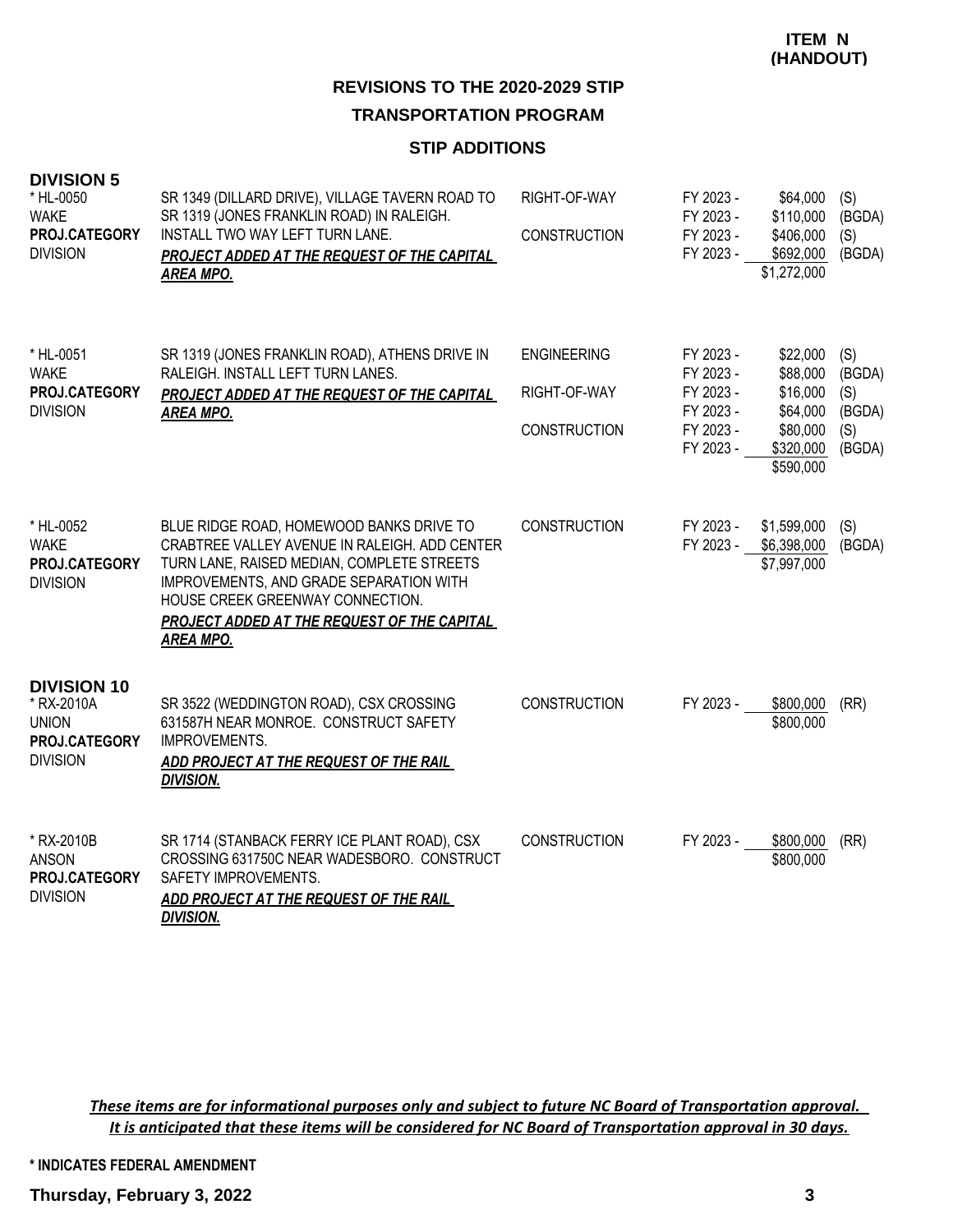## **REVISIONS TO THE 2020-2029 STIP TRANSPORTATION PROGRAM**

#### **STIP ADDITIONS**

#### **DIVISION 11**

| * RX-2011A           | SR 1159 (PLEASANT HILL ROAD), CWCY CROSSING | <b>CONSTRUCTION</b> | FY 2023 - | \$800,000 | (RR) |
|----------------------|---------------------------------------------|---------------------|-----------|-----------|------|
| CALDWELL             | 729801L IN HUDSON. CONSTRUCT SAFETY         |                     |           | \$800,000 |      |
| <b>PROJ.CATEGORY</b> | IMPROVEMENTS.                               |                     |           |           |      |
| <b>DIVISION</b>      | ADD PROJECT AT THE REQUEST OF THE RAIL      |                     |           |           |      |
|                      | <b>DIVISION.</b>                            |                     |           |           |      |

#### **STATEWIDE**

|                      | <b>REQUEST OF THE RAIL DIVISION.</b>     |
|----------------------|------------------------------------------|
| <b>STATEWIDE</b>     | ADD NEW PROJECT FOR PLANNING ONLY AT THE |
| <b>PROJ.CATEGORY</b> | ADMINISTRATION                           |
| STATEWIDE            | IMPLEMENTATION AND CLOSURES PROGRAM      |
| RC-2000              | VARIOUS. TRAFFIC SEPARATION STUDY        |

| RX-2000              | VARIOUS. HIGHWAY-RAIL GRADE CROSSING SAFETY |
|----------------------|---------------------------------------------|
| STATEWIDE            | IMPROVEMENTS PROGRAM ADMINISTRATION.        |
| <b>PROJ.CATEGORY</b> | ADD NEW PROJECT FOR PLANNING ONLY AT THE    |
|                      |                                             |

#### **STIP MODIFICATIONS**

| <b>DIVISION 1</b><br>* R-2511<br><b>BEAUFORT</b><br>MARTIN<br><b>PROJ.CATEGORY</b><br><b>DIVISION</b> | US 17, WASHINGTON BYPASS NORTH OF NC 171 TO<br>MULTI-LANES SOUTH OF WILLIAMSTON. WIDEN TO<br>MULTI-LANES.<br>PROJECT NO LONGER UTILIZING BUILD NC BONDS. | <b>CONSTRUCTION</b> | FY 2022 -<br>FY 2023 -<br>FY 2024 -<br>FY 2025 -<br>FY 2026 - | \$698,000<br>\$25,128,000<br>\$18,846,000<br>\$14,658,000<br>\$10.470.000<br>\$69,800,000 | (T)<br>(T)<br>(T)<br>(T)<br>(T)          |
|-------------------------------------------------------------------------------------------------------|----------------------------------------------------------------------------------------------------------------------------------------------------------|---------------------|---------------------------------------------------------------|-------------------------------------------------------------------------------------------|------------------------------------------|
| * R-4705<br><b>MARTIN</b><br><b>PROJ.CATEGORY</b><br><b>DIVISION</b>                                  | SR 1142 (PRISON CAMP ROAD), NC 903 TO SR 1182<br>(EAST COLLEGE ROAD). UPGRADE FACILITY.<br><b>PROJECT TO UTILIZE FEDERAL FUNDS.</b>                      | <b>CONSTRUCTION</b> | FY 2022 -<br>FY 2023 -<br>FY 2024 -<br>FY 2025 -              | \$2,673,000<br>\$15,055,000<br>\$11,037,000<br>\$7,534,000<br>\$36,299,000                | (BGLT5)<br>(BGLT5)<br>(BGLT5)<br>(BGLT5) |

*These items are for informational purposes only and subject to future NC Board of Transportation approval. It is anticipated that these items will be considered for NC Board of Transportation approval in 30 days.*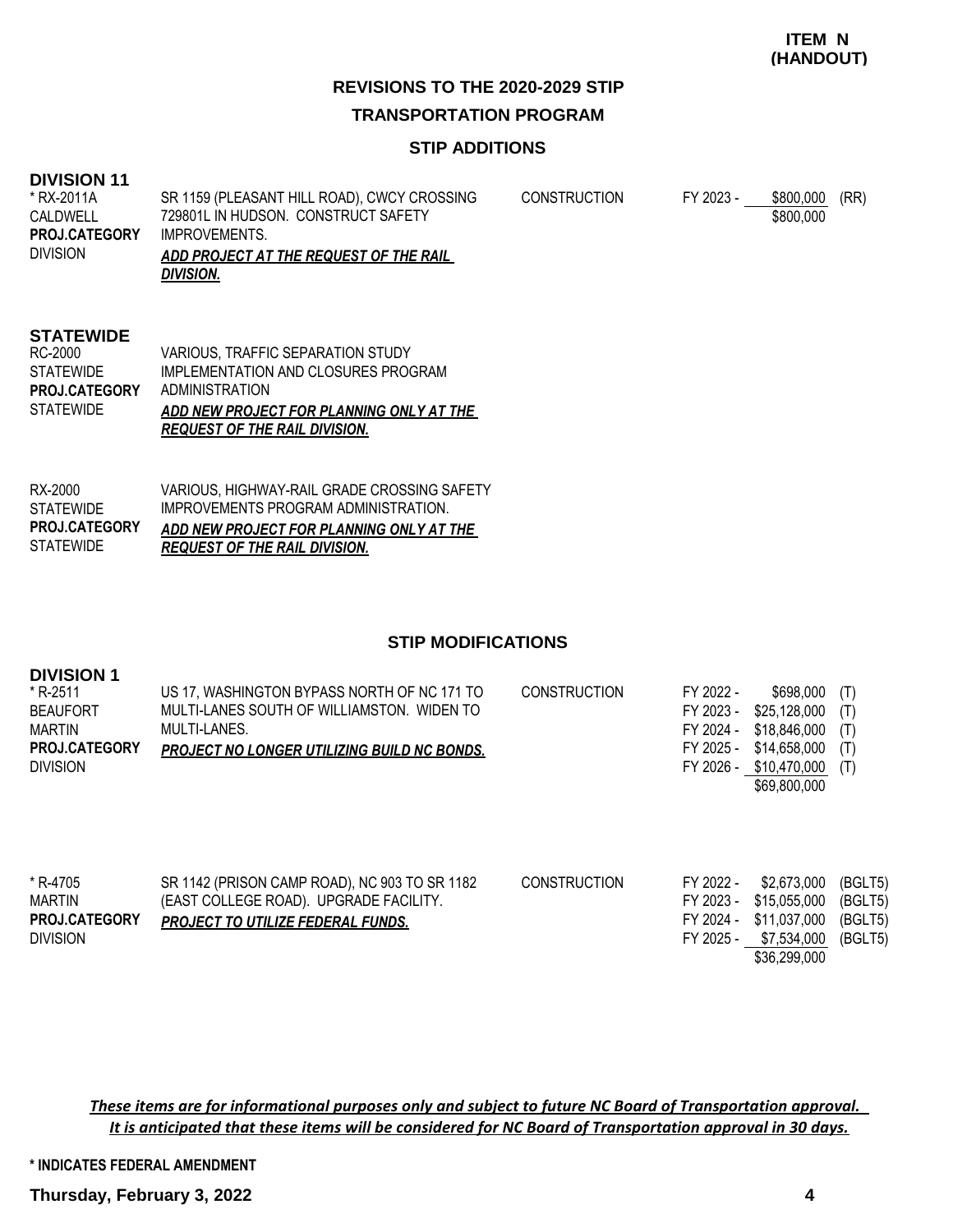#### **STIP MODIFICATIONS**

| <b>DIVISION 3</b><br>* EB-5600<br><b>NEW HANOVER</b><br><b>PROJ.CATEGORY</b><br><b>DIVISION</b> | SR 1219 (SOUTH 17TH STREET), HOSPITAL PLAZA TO<br>INDEPENDENCE BOULEVARD. CONSTRUCT MULTI-<br>USE PATH.<br>ADD PRELIMINARY ENGINEERING IN FY 22 AND RIGHT-<br>OF-WAY IN FY 22 NOT PREVIOUSLY PROGRAMMED.                                      | <b>ENGINEERING</b><br>RIGHT-OF-WAY<br><b>CONSTRUCTION</b> | FY 2022 -<br>FY 2022 -<br>FY 2022 -<br>FY 2022 -<br>FY 2022 -<br>FY 2022 - | \$120,000<br>\$30,000<br>\$24,000<br>\$6,000<br>\$590,000<br>\$148,000<br>\$918,000 | (BGANY)<br>(L)<br>(BGANY)<br>(L)<br>(BGANY)<br>(L) |
|-------------------------------------------------------------------------------------------------|-----------------------------------------------------------------------------------------------------------------------------------------------------------------------------------------------------------------------------------------------|-----------------------------------------------------------|----------------------------------------------------------------------------|-------------------------------------------------------------------------------------|----------------------------------------------------|
| EB-6029<br><b>NEW HANOVER</b><br>PROJ.CATEGORY<br><b>DIVISION</b>                               | CLARENDON AVENUE, CONSTRUCT MULTI-USE PATH<br>ALONG CLARENDON AVENUE FROM 4TH STREET TO<br>SR 1573 (DOW ROAD).<br>TO MATCH THE LATEST SCHEDULE PROVIDED BY THE<br><b>MUNICIPALITY, DELAY CONSTRUCTION FROM FY 22</b><br><b>TO FY 23.</b>      | <b>CONSTRUCTION</b>                                       | FY 2023 -<br>FY 2023 -                                                     | \$516,000<br>\$129,000<br>\$645,000                                                 | (TADA)<br>(L)                                      |
| <b>DIVISION 4</b><br>EB-5711<br><b>NASH</b><br><b>PROJ.CATEGORY</b><br><b>DIVISION</b>          | US 64 BUSINESS (SUNSET AVENUE), SR 1836 (MAY<br>DRIVE) TO US 301 BUSINESS, NORTH BOUND (CHURCH<br>STREET). INSTALL PEDESTRIAN SIGNALS.<br>TO ALLOW ADDITIONAL TIME FOR PLANNING AND<br><b>DESIGN, DELAY CONSTRUCTION FROM FY 22 TO FY 23.</b> | <b>CONSTRUCTION</b>                                       | FY 2023 -<br>FY 2023 -                                                     | \$100,000<br>\$25,000<br>\$125,000                                                  | (TA5200)<br>(L)                                    |
| * RX-2004A<br><b>WILSON</b><br>PROJ.CATEGORY<br><b>DIVISION</b>                                 | SR 1163 (GOLDSBORO STREET / HERRING AVENUE),<br>INSTALLATION OF ACTIVE WARNING DEVICES AT CSX<br>CROSSING 629847Y IN WILSON.<br>ADD PROJECT BREAK AT THE REQUEST OF THE RAIL<br><b>DIVISION.</b>                                              | <b>CONSTRUCTION</b>                                       | FY 2023 -                                                                  | \$800,000<br>\$800,000                                                              | (RR)                                               |
| * RX-2004B<br><b>JOHNSTON</b><br>PROJ.CATEGORY<br><b>DIVISION</b>                               | SR 1100 (CHICOPEE ROAD), INSTALLATION OF ACTIVE<br>WARNING DEVICES AT CSX CROSSING 629742K NEAR<br>BENSON.<br><u>ADD PROJECT BREAK AT THE REQUEST OF THE RAIL</u><br><b>DIVISION.</b>                                                         | <b>CONSTRUCTION</b>                                       | FY 2023 -                                                                  | \$800,000<br>\$800,000                                                              | (RR)                                               |
| * RX-2004C<br><b>JOHNSTON</b><br>PROJ.CATEGORY<br><b>DIVISION</b>                               | SR 1357 (GILBERT ROAD), INSTALLATION OF ACTIVE<br>WARNING DEVICES AT CSX CROSSING 629731X NEAR<br>BENSON.<br>ADD PROJECT BREAK AT THE REQUEST OF THE RAIL<br><b>DIVISION.</b>                                                                 | <b>CONSTRUCTION</b>                                       | FY 2023 -                                                                  | \$800,000<br>\$800,000                                                              | (RR)                                               |

*These items are for informational purposes only and subject to future NC Board of Transportation approval. It is anticipated that these items will be considered for NC Board of Transportation approval in 30 days.*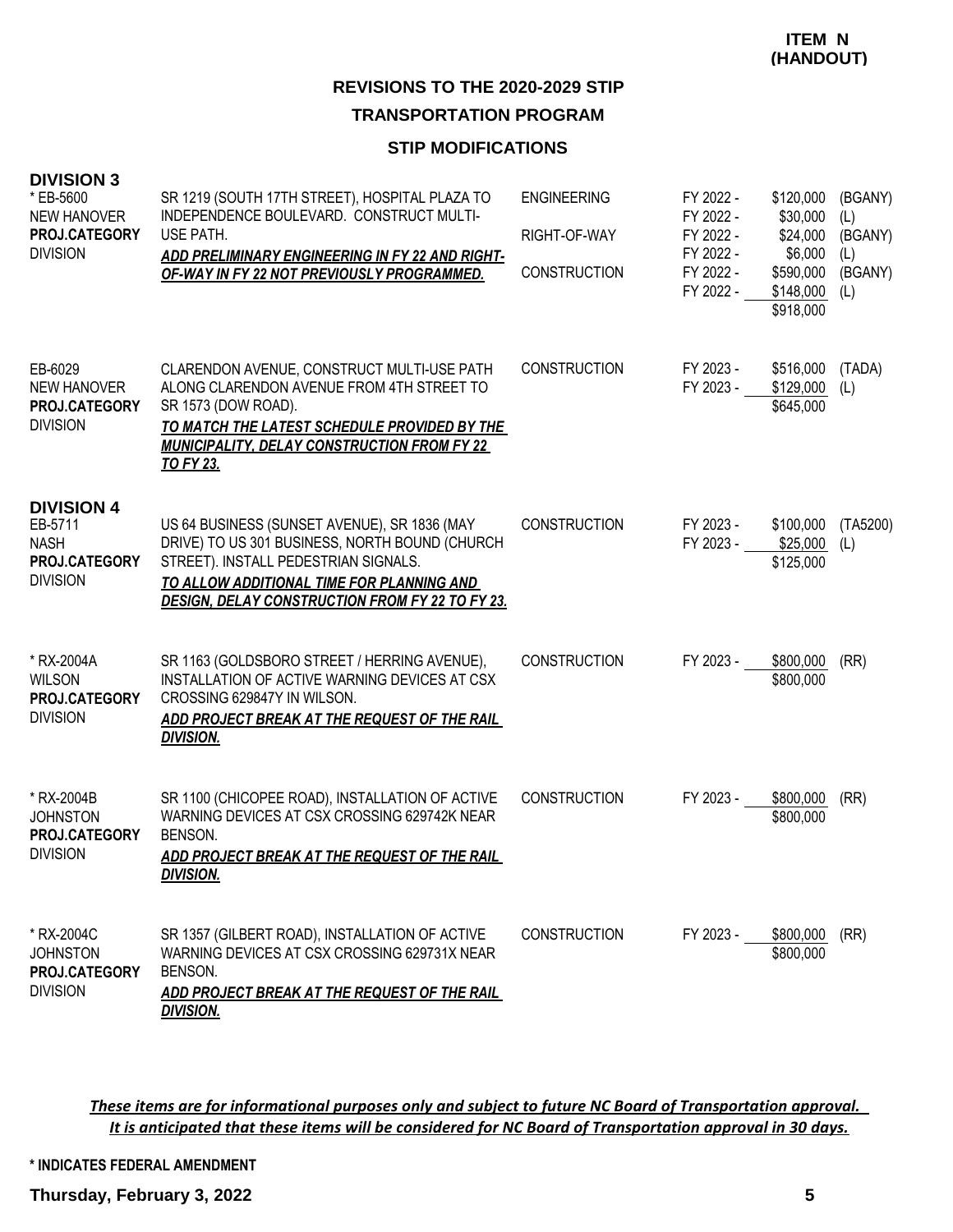#### **STIP MODIFICATIONS**

| <b>DIVISION 4</b><br>U-3609BA<br><b>WAYNE</b><br>PROJ.CATEGORY<br><b>REGIONAL</b>   | US 13 (BERKELEY BOULEVARD), REALIGNMENT OF<br><b>HOOD SWAMP ROAD.</b><br><b>MODIFY CONSTRUCTION FROM FY 23 TO FY 22 TO</b><br>REFLECT LATEST DELIVERY SCHEDULE.                                                                                                                                                                                                                                                  | <b>CONSTRUCTION</b>                                    | FY 2022 -<br>FY 2023 -                                                                               | \$1,242,000<br>\$108,000<br>\$1,350,000                                                                               | (T)<br>(T)                                                       |
|-------------------------------------------------------------------------------------|------------------------------------------------------------------------------------------------------------------------------------------------------------------------------------------------------------------------------------------------------------------------------------------------------------------------------------------------------------------------------------------------------------------|--------------------------------------------------------|------------------------------------------------------------------------------------------------------|-----------------------------------------------------------------------------------------------------------------------|------------------------------------------------------------------|
| * U-5996<br><b>NASH</b><br>PROJ.CATEGORY<br><b>DIVISION</b>                         | SR 1603 (OLD CARRIAGE ROAD), GREEN HILLS ROAD<br>TO SR 1770 (EASTERN AVENUE). ADD CENTER TURN<br>LANE AND WIDEN US 64 BRIDGE OVER SR 1603.<br><b>PROJECT NO LONGER UTILIZING BUILD NC BONDS.</b>                                                                                                                                                                                                                 | <b>CONSTRUCTION</b>                                    | FY 2022 -<br>FY 2023 -<br>FY 2024 -<br>FY 2025 -                                                     | \$3,352,000<br>\$10,055,000<br>\$7,421,000<br>\$3,112,000<br>\$23,940,000                                             | (T)<br>(T)<br>(T)<br>(T)                                         |
| <b>DIVISION 5</b><br>* EB-5904<br><b>DURHAM</b><br>PROJ.CATEGORY<br><b>DIVISION</b> | DURHAM BELTLINE TRAIL, PETTIGREW STREET TO<br>AVONDALE DRIVE IN DURHAM. CONSTRUCT MULTI-<br>USE TRAIL ON FORMER RAIL CORRIDOR.<br><b>COST INCREASE EXCEEDING \$2 MILLION AND 25%</b><br>THRESHOLDS. PROJECT TO UTILIZE REBUILDING<br><b>AMERICAN INFRASTRUCTURE WITH SUSTAINABILITY</b><br>AND EQUITY (RAISE) GRANT. TO REFLECT CURRENT<br>CITY DELIVERY SCHEDULE DELAY CONSTRUCTION<br><b>FROM FY 22 TO 23.</b> | <b>CONSTRUCTION</b>                                    | FY 2023 -<br>FY 2023 -<br>FY 2023 -<br>FY 2023 -<br>FY 2023 -                                        | \$9,000,000<br>\$1,863,000<br>\$120,000<br>\$410,000<br>\$4,948,000<br>\$16,341,000                                   | (DP)<br>(BGDA)<br>(TAANY)<br>(TADA)<br>(L)                       |
| HL-0033<br><b>WAKE</b><br>PROJ.CATEGORY<br><b>DIVISION</b>                          | (SR 3126) AIRPORT BOULEVARD, GARDEN SQUARE<br>LANE TO SR 1637 (CHURCH STREET) IN MORRISVILLE.<br>CONSTRUCT ROADWAY ON NEW LOCATION.<br>TO ALLOW ADDITIONAL TIME FOR PLANNING AND<br><b>DESIGN, DELAY CONSTRUCTION FROM FY 22 TO FY 23.</b>                                                                                                                                                                       | RIGHT-OF-WAY<br>CONSTRUCTION                           | FY 2022 -<br>FY 2022 -<br>FY 2023 -<br>FY 2023 -<br>FY 2024 -<br>FY 2024 -<br>FY 2025 -<br>FY 2025 - | \$360,000<br>\$240,000<br>\$39,000<br>\$26,000<br>\$3,022,000<br>\$2,015,000<br>\$823,000<br>\$549,000<br>\$7,074,000 | (BGDA)<br>(L)<br>(BGDA)<br>(L)<br>(BGDA)<br>(L)<br>(BGDA)<br>(L) |
| * TD-5308<br><b>WAKE</b><br>PROJ.CATEGORY<br><b>PUBLIC TRANS</b>                    | GORALEIGH, CONSTRUCT GORALEIGH COORDINATED<br>ADA FACILITY.<br><b>MODIFY FUNDING IN FY 22, 23 AT THE REQUEST OF</b><br><b>THE MPO.</b>                                                                                                                                                                                                                                                                           | <b>PLANNING</b><br>RIGHT-OF-WAY<br><b>CONSTRUCTION</b> | FY 2022 -<br>FY 2022 -                                                                               | \$4,000,000<br>\$2,750,000<br>FY 2023 - \$13,800,000<br>\$20,550,000                                                  | (L)<br>(L)<br>(L)                                                |

*These items are for informational purposes only and subject to future NC Board of Transportation approval. It is anticipated that these items will be considered for NC Board of Transportation approval in 30 days.*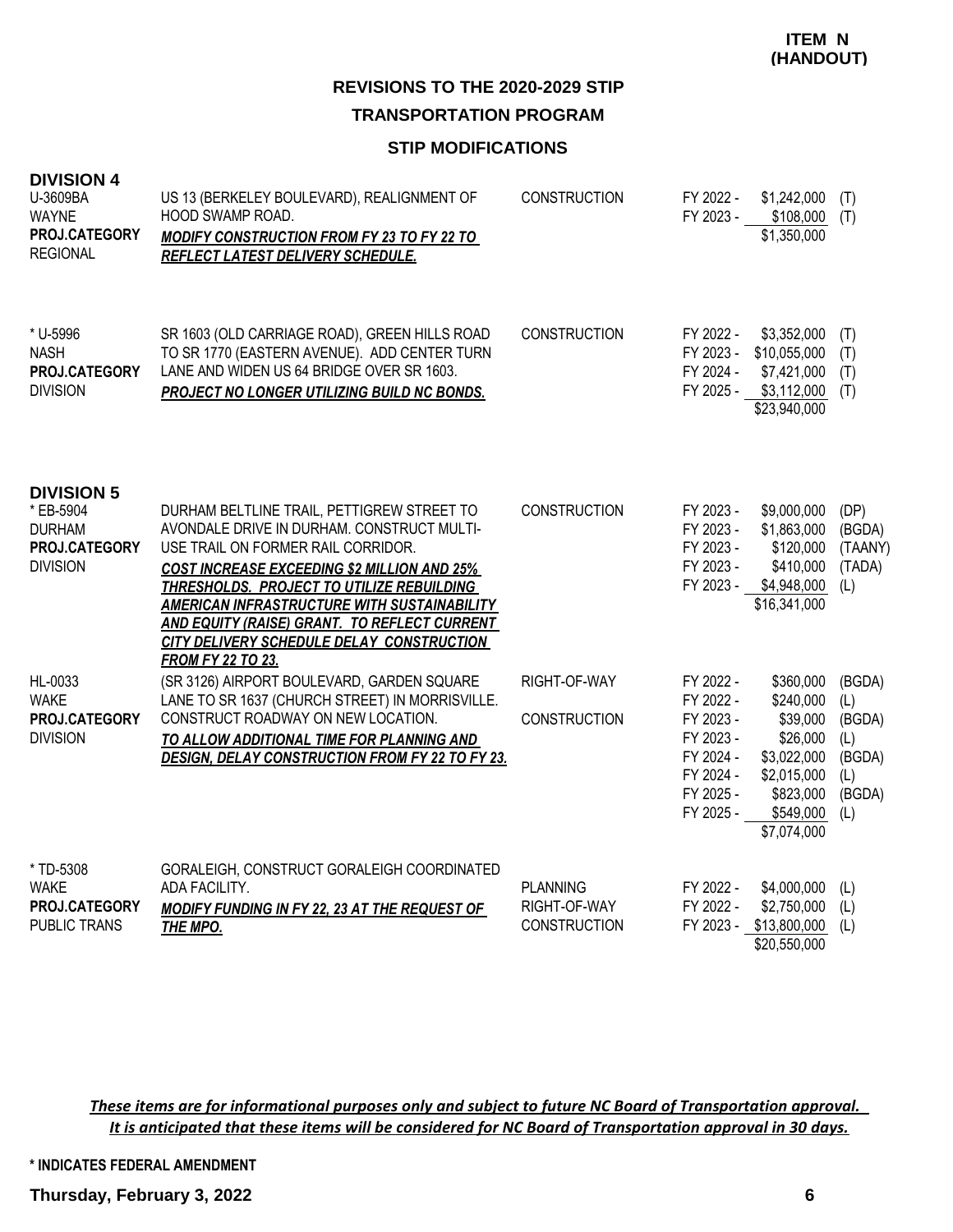#### **STIP MODIFICATIONS**

| <b>DIVISION 5</b><br>*TP-5160<br><b>WAKE</b><br>PROJ.CATEGORY<br>PUBLIC TRANS | GO RALEIGH, CONSTRUCT BUS RAPID TRANSIT ON<br>NEW BERN CORRIDOR.<br><b>MODIFY FUNDING IN FY 22 AT THE REQUEST OF THE</b><br><b>MPO.</b>                                                                                                                                                                         | <b>ACQUISITION</b><br>RIGHT-OF-WAY<br>CONSTRUCTION | FY 2022 -<br>FY 2022 -<br>FY 2022 -                                                                                                                                         | \$5,404,000<br>\$47,000<br>\$13,650,000<br>FY 2022 - \$28,353,000<br>\$47,454,000                                                                                     | (L)<br>(5309)<br>(L)<br>(5309)                                                          |
|-------------------------------------------------------------------------------|-----------------------------------------------------------------------------------------------------------------------------------------------------------------------------------------------------------------------------------------------------------------------------------------------------------------|----------------------------------------------------|-----------------------------------------------------------------------------------------------------------------------------------------------------------------------------|-----------------------------------------------------------------------------------------------------------------------------------------------------------------------|-----------------------------------------------------------------------------------------|
| U-5302<br><b>WAKE</b><br>PROJ.CATEGORY<br><b>REGIONAL</b>                     | US 401, SOUTH OF SR 1006 (OLD STAGE ROAD) TO<br>SOUTH OF SR 2538 (MECHANICAL BOULEVARD) /<br>GARNER STATION BOULEVARD IN GARNER. CONVERT<br>TO SUPERSTREET.<br><u>TO ALLOW ADDITIONAL TIME FOR RIGHT OF WAY</u><br><b>ACQUISITION AND UTILITY RELOCATION, DELAY</b><br><b>CONSTRUCTION FROM FY 22 TO FY 23.</b> | <b>ENGINEERING</b><br><b>BUILD NC ROW</b>          | FY 2022 -<br>FY 2023 -<br>FY 2024 -<br>FY 2025 -<br>FY 2026 -<br>FY 2027 -<br>FY 2028 -<br>FY 2029 -<br>AFTER FY 2029 -<br>FY 2022 -<br>FY 2023 -<br>FY 2024 -<br>FY 2025 - | \$120,000<br>\$120,000<br>\$120,000<br>\$120,000<br>\$120,000<br>\$120,000<br>\$120,000<br>\$120,000<br>\$481,000<br>\$275,000<br>\$275,000<br>\$275,000<br>\$275,000 | (T)<br>(T)<br>(T)<br>(T)<br>(T)<br>(T)<br>(T)<br>(T)<br>(T)<br>(T)<br>(T)<br>(T)<br>(T) |
|                                                                               |                                                                                                                                                                                                                                                                                                                 | <b>BUILD NC CON</b>                                | FY 2026 -<br>FY 2027 -<br>FY 2028 -<br>FY 2029 -<br>AFTER FY 2029 -<br>FY 2023 -<br>FY 2024 -<br>FY 2025 -<br>FY 2026 -<br>FY 2027 -<br>FY 2028 -<br>FY 2029 -              | \$275,000<br>\$275,000<br>\$275,000<br>\$275,000<br>\$1,103,000<br>\$858,000<br>\$429,000<br>\$429,000<br>\$429,000<br>\$429,000<br>\$429,000<br>\$429,000            | (T)<br>(T)<br>(T)<br>(T)<br>(T)<br>(T)<br>(T)<br>(T)<br>(T)<br>(T)<br>(T)<br>(T)        |
|                                                                               |                                                                                                                                                                                                                                                                                                                 | <b>CONSTRUCTION</b>                                | AFTER FY 2029 -<br>FY 2023 -<br>FY 2024 -<br>FY 2025 -<br>FY 2026 -                                                                                                         | \$3,003,000<br>\$0<br>\$3,764,000<br>\$4,927,000<br>\$2,009,000<br>\$21,879,000                                                                                       | (T)<br>(T)<br>(T)<br>(T)<br>(T)                                                         |
| * U-5928<br><b>WAKE</b><br>PROJ.CATEGORY<br><b>DIVISION</b>                   | APEX PEAKWAY, JAMES STREET TO TOWHEE DRIVE.<br>CONSTRUCT GRADE SEPARATED INTERCHANGE FOR<br>APEX PEAKWAY AT SOUTH SALEM STREET AND CSX<br>RR.<br><b>COST INCREASE EXCEEDING \$2 MILLION AND 25%</b><br><b>THRESHOLDS.</b>                                                                                       | <b>CONSTRUCTION</b>                                | FY 2023 -<br>FY 2023 -                                                                                                                                                      | \$10,000,000<br>\$2,500,000<br>FY 2023 - \$12,500,000<br>\$25,000,000                                                                                                 | (BGANY)<br>(BGDA)<br>(L)                                                                |

*These items are for informational purposes only and subject to future NC Board of Transportation approval. It is anticipated that these items will be considered for NC Board of Transportation approval in 30 days.*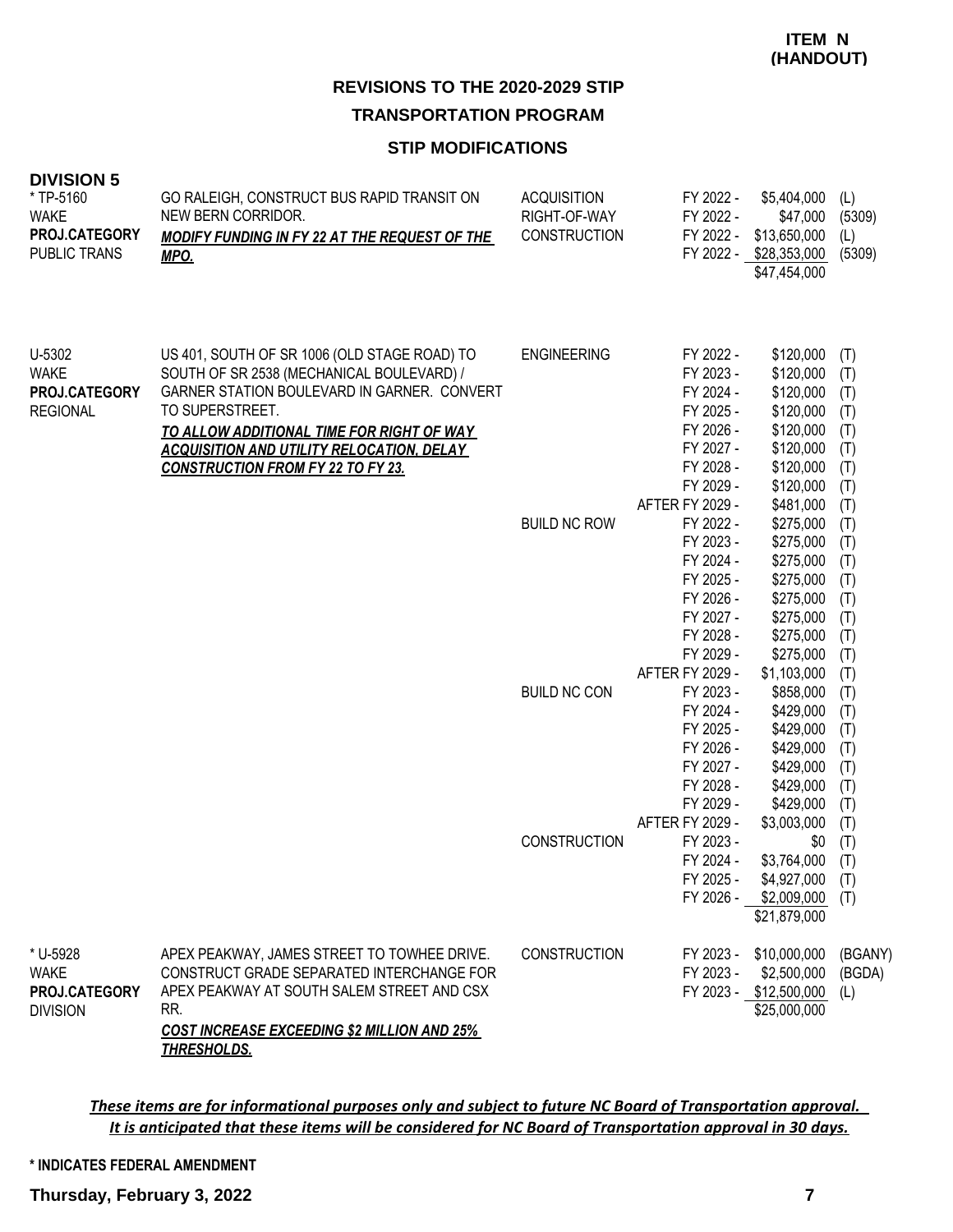# **REVISIONS TO THE 2020-2029 STIP**

## **TRANSPORTATION PROGRAM**

## **STIP MODIFICATIONS**

| <b>DIVISION 6</b><br>HO-0002D<br><b>ANSON</b><br><b>BRUNSWICK</b><br><b>COLUMBUS</b><br><b>RICHMOND</b><br><b>ROBESON</b><br><b>SCOTLAND</b><br><b>UNION</b><br>PROJ.CATEGORY<br><b>STATEWIDE</b> | US 74, EASTERN END OF MONROE BYPASS TO I-140 IN<br>WILMINGTON. VULNERABILITY ASSESSMENTS,<br>INSTALLATION OF FLOOD GAUGES, AND FLOOD<br>MONITORING.<br>TO ADHERE TO FEDERAL GRANT SCHEDULE, MODIFY<br>SCHEDULE FROM FY 23 TO FY 22. 'DP' REPRESENTS<br><b>FEDERAL INFRA GRANT FUNDS.</b> | <b>ENGINEERING</b>  | FY 2022 -<br>FY 2022 - | \$1,760,000<br>\$440,000<br>\$2,200,000 | (DP)<br>(T) |
|---------------------------------------------------------------------------------------------------------------------------------------------------------------------------------------------------|------------------------------------------------------------------------------------------------------------------------------------------------------------------------------------------------------------------------------------------------------------------------------------------|---------------------|------------------------|-----------------------------------------|-------------|
| I-5987C<br><b>ROBESON</b><br>PROJ.CATEGORY<br><b>REGIONAL</b>                                                                                                                                     | I-95, GAUGE INSTALLATION, MODELING / HYDRAULIC<br>STUDIES, AND STRESS TESTING ALONG CORRIDOR.<br>TO ADHERE TO FEDERAL GRANT SCHEDULE, MODIFY<br>SCHEDULE FROM FY 23 TO FY 22. 'DP' REPRESENTS<br><b>FEDERAL INFRA GRANT FUNDS.</b>                                                       | <b>ENGINEERING</b>  | FY 2022 -<br>FY 2022 - | \$250,000<br>\$65,000<br>\$315,000      | (DP)<br>(T) |
| I-6064D<br><b>ROBESON</b><br>PROJ.CATEGORY<br><b>STATEWIDE</b>                                                                                                                                    | I-95, GAUGE INSTALLATION, MODELING / HYDRAULIC<br>STUDIES, AND STRESS TESTING ALONG CORRIDOR.<br>TO ADHERE TO FEDERAL GRANT SCHEDULE, MODIFY<br>SCHEDULE FROM FY 23 TO FY 22. 'DP' REPRESENTS<br><b>FEDERAL INFRA GRANT FUNDS.</b>                                                       | <b>ENGINEERING</b>  | FY 2022 -<br>FY 2022 - | \$250,000<br>\$65,000<br>\$315,000      | (DP)<br>(T) |
| * RX-2006A<br><b>CUMBERLAND</b><br>PROJ.CATEGORY<br><b>DIVISION</b>                                                                                                                               | SR 1714 (CHURCH STREET), INSTALLATION OF ACTIVE<br>WARNING DEVICES AT CSX CROSSING 629869Y IN<br>WADE.<br>ADD PROJECT BREAK AT THE REQUEST OF THE RAIL<br><b>DIVISION.</b>                                                                                                               | <b>CONSTRUCTION</b> | FY 2023 -              | \$800,000<br>\$800,000                  | (RR)        |
| * RX-2006B<br><b>ROBESON</b>                                                                                                                                                                      | SR 1154 (UNION SCHOOL ROAD), INSTALLATION OF<br>ACTIVE WARNING DEVICES AT CSX CROSSING                                                                                                                                                                                                   | <b>CONSTRUCTION</b> | FY 2023 -              | \$800,000<br>\$800,000                  | (RR)        |

629606K NEAR PEMBROKE. **PROJ.CATEGORY** *ADD PROJECT BREAK AT THE REQUEST OF THE RAIL DIVISION.* DIVISION

> *These items are for informational purposes only and subject to future NC Board of Transportation approval. It is anticipated that these items will be considered for NC Board of Transportation approval in 30 days.*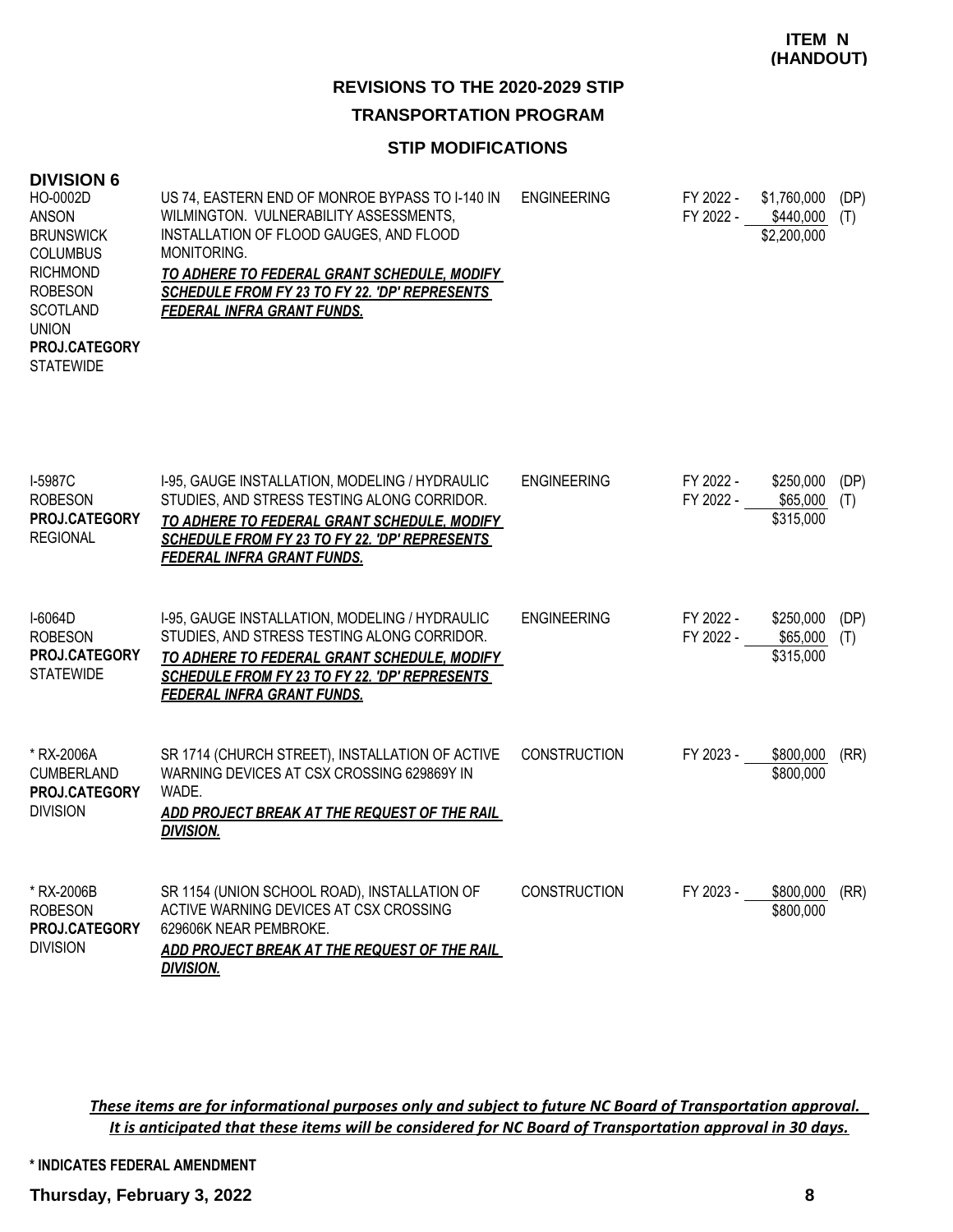#### **STIP MODIFICATIONS**

| <b>DIVISION 7</b><br>C-5650<br>ORANGE<br>PROJ.CATEGORY<br><b>DIVISION</b> | SR 1919 (SMITH LEVEL ROAD / SOUTH GREENSBORO<br>STREET), PUBLIC WORKS DRIVE TO NORTH END OF<br>OLD PITTSBORO ROAD IN CARRBORO. CONSTRUCT<br>SIDEWALK ON ONE SIDE.<br>TO ALLOW ADDITIONAL TIME FOR PLANNING AND<br>DESIGN, DELAY RIGHT-OF-WAY FROM FY 21 TO FY 22.                                                                     | RIGHT-OF-WAY<br><b>CONSTRUCTION</b>                       | FY 2022 -<br>FY 2022 -<br>FY 2022 -<br>FY 2022 -<br>FY 2022 -<br>FY 2022 - | \$100,000<br>\$25,000<br>\$440,000<br>\$530,000<br>\$206,000<br>\$748,000<br>\$2,049,000 | (BGANY)<br>(L)<br>(CMAQ)<br>(BGANY)<br>(BGDACV)<br>(L) |
|---------------------------------------------------------------------------|---------------------------------------------------------------------------------------------------------------------------------------------------------------------------------------------------------------------------------------------------------------------------------------------------------------------------------------|-----------------------------------------------------------|----------------------------------------------------------------------------|------------------------------------------------------------------------------------------|--------------------------------------------------------|
| * EB-5879<br>ALAMANCE<br>PROJ.CATEGORY<br><b>DIVISION</b>                 | US 70 (NORTH CHURCH STREET), SR 1716 (GRAHAM-<br>HOPEDALE ROAD) TO SR 1719 (SELLARS MILL ROAD)<br>IN BURLINGTON. CONSTRUCT SIDEWALK.<br>ADD ENGINEERING IN FY 22 NOT PREVIOUSLY<br><b>PROGRAMMED. TO ALLOW ADDITIONAL TIME FOR</b><br>PLANNING, DELAY RIGHT-OF-WAY AND<br><b>CONSTRUCTION FROM FY 22 TO FY 23.</b>                    | <b>ENGINEERING</b><br>RIGHT-OF-WAY<br><b>CONSTRUCTION</b> | FY 2022 -<br>FY 2022 -<br>FY 2023 -<br>FY 2023 -<br>FY 2023 -<br>FY 2023 - | \$13,000<br>\$3,000<br>\$22,000<br>\$6,000<br>\$53,000<br>\$13,000<br>\$110,000          | (TA5200)<br>(L)<br>(TA5200)<br>(L)<br>(TA5200)<br>(L)  |
| EL-4828A<br><b>ORANGE</b><br>PROJ.CATEGORY<br><b>TRANSITION</b>           | MORGAN CREEK GREENWAY, PHASE 1A - ABBEY LANE<br>TO SR 1919 (SMITH LEVEL ROAD) IN CARRBORO AND<br>PHASE 1B - PIEDMONT EMC UTILITY EASEMENT TO SR<br>1919 (SMITH LEVEL ROAD) IN CARRBORO.<br>CONSTRUCT GREENWAY AND CONNECTIONS.<br>TO ALLOW ADDITIONAL TIME FOR PLANNING AND<br><b>DESIGN, DELAY CONSTRUCTION FROM FY 21 TO FY 22.</b> | <b>CONSTRUCTION</b>                                       | FY 2022 -<br>FY 2022 -                                                     | \$298,000<br>\$74,000<br>\$372,000                                                       | (BGDA)<br>(L)                                          |
| P-5700<br><b>GUILFORD</b><br>PROJ.CATEGORY<br><b>DIVISION</b>             | NORFOLK SOUTHERN MAINLINE, NORFOLK<br>SOUTHERN "ROUNDHOUSE" PROPERTY. CONSTRUCT<br>PARKING LOT WITH SPACE FOR INTERNATIONAL<br>CONTAINERS, INCLUDING SECURITY FENCE, POLE-<br>MOUNTED LIGHTING, AND PAVED ENTRANCE.<br>TO ALLOW ADDITIONAL TIME FOR PLANNING AND<br><b>DESIGN, DELAY CONSTRUCTION FROM FY 22 TO FY 23.</b>            | <b>CONSTRUCTION</b>                                       | FY 2023 -<br>FY 2023 -                                                     | \$850,000<br>\$850,000<br>\$1,700,000                                                    | (T)<br>(O)                                             |
| P-5714<br><b>GUILFORD</b><br>PROJ.CATEGORY<br><b>REGIONAL</b>             | NCRR NORFOLK SOUTHERN, POMONA YARD. EXTEND<br>AUXILIARY TRACK AND ADD POWER TURNOUTS.<br>TO ALLOW ADDITIONAL TIME FOR PLANNING AND<br><b>DESIGN, DELAY CONSTRUCTION FROM FY 23 TO FY 24.</b>                                                                                                                                          | <b>CONSTRUCTION</b>                                       | FY 2024 -<br>FY 2024 -                                                     | \$1,600,000<br>\$1,500,000<br>\$3,100,000                                                | (T)<br>(O)                                             |

*These items are for informational purposes only and subject to future NC Board of Transportation approval. It is anticipated that these items will be considered for NC Board of Transportation approval in 30 days.*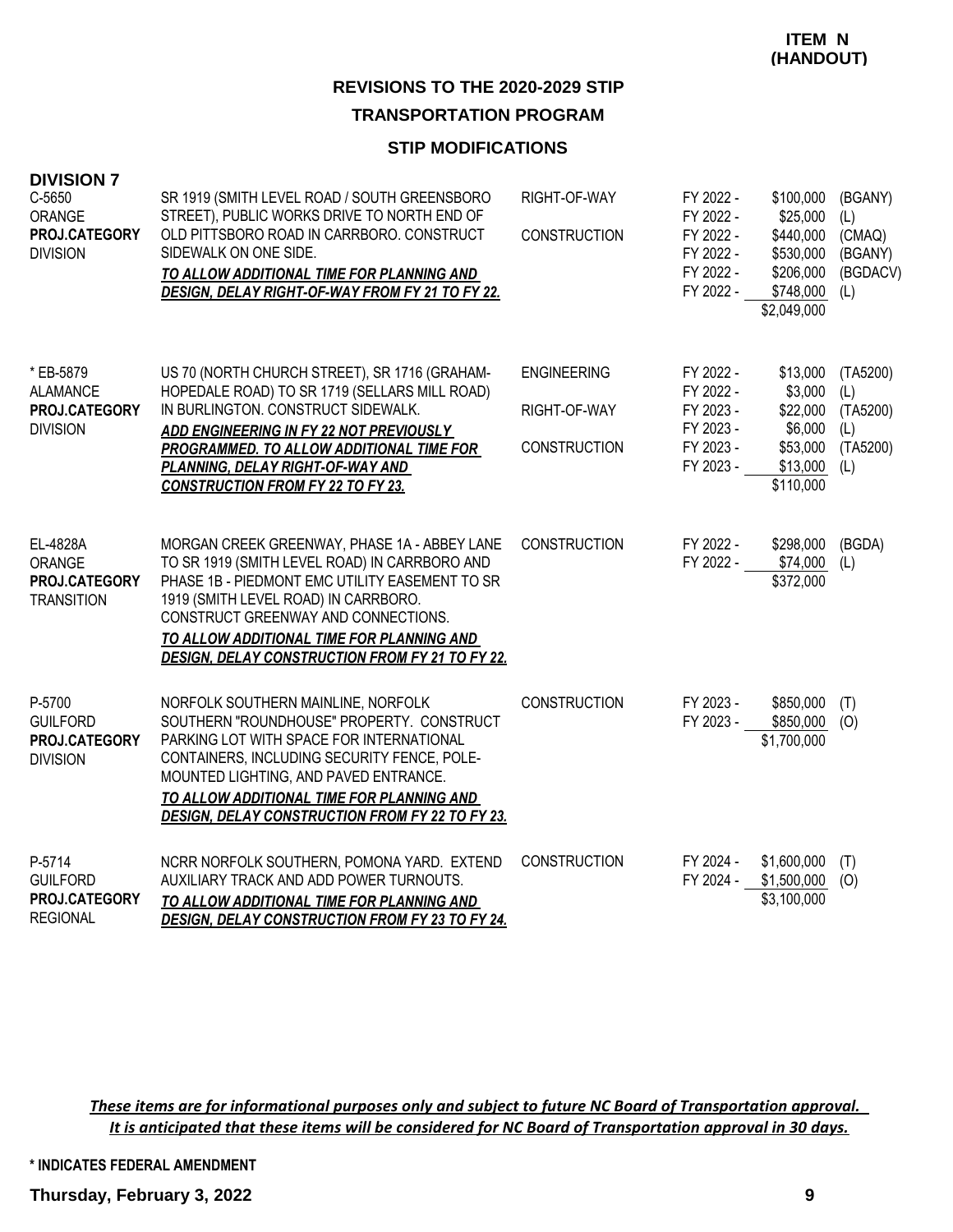## **REVISIONS TO THE 2020-2029 STIP TRANSPORTATION PROGRAM**

#### **STIP MODIFICATIONS**

| <b>DIVISION 7</b><br>* RX-2007A<br><b>GUILFORD</b><br>PROJ.CATEGORY<br><b>DIVISION</b> | SR 2748 (SPRINGWOOD AVENUE), NORFOLK<br>SOUTHERN RAILROAD CROSSING 72290L IN<br>GIBSONVILLE. INSTALL ACTIVE WARNING DEVICES.<br>ADD NEW PROJECT BREAK AT REQUEST OF RAIL<br><b>DIVISION.</b>                                                                                                                                                                                    | <b>CONSTRUCTION</b>                                       | FY 2023 -                                                                  | \$800,000<br>\$800,000                                                                    | (RR)                                                  |
|----------------------------------------------------------------------------------------|---------------------------------------------------------------------------------------------------------------------------------------------------------------------------------------------------------------------------------------------------------------------------------------------------------------------------------------------------------------------------------|-----------------------------------------------------------|----------------------------------------------------------------------------|-------------------------------------------------------------------------------------------|-------------------------------------------------------|
| * RX-2007B<br>ORANGE<br>PROJ.CATEGORY<br><b>DIVISION</b>                               | SR 1120 (MOUNT WILLING ROAD), NORFOLK<br>SOUTHERN RAILROAD CROSSING 735145T NEAR<br>EFLAND. INSTALL ACTIVE WARNING DEVICES.<br>ADD NEW PROJECT BREAK AT REQUEST OF RAIL<br><b>DIVISION.</b>                                                                                                                                                                                     | <b>CONSTRUCTION</b>                                       | FY 2023 -                                                                  | \$800,000<br>\$800,000                                                                    | (RR)                                                  |
| * RX-2007C<br><b>GUILFORD</b><br>PROJ.CATEGORY<br><b>DIVISION</b>                      | SR 2531 (HILLCROFT ROAD), NORFOLK SOUTHERN<br>RAILROAD CROSSING 722545Y NEAR GREENSBORO.<br>INSTALL ACTIVE WARNING DEVICES.<br>ADD NEW PROJECT BREAK AT REQUEST OF RAIL<br><b>DIVISION.</b>                                                                                                                                                                                     | <b>CONSTRUCTION</b>                                       | FY 2023 -                                                                  | \$800,000<br>\$800,000                                                                    | (RR)                                                  |
| * U-5812<br><b>GUILFORD</b><br>PROJ.CATEGORY<br><b>DIVISION</b>                        | VARIOUS, LAWNDALE DRIVE AND PISGAH CHURCH<br>ROAD IN GREENSBORO. INTERSECTION<br>IMPROVEMENTS AT LAWNDALE ROAD AND PISGAH<br>CHURCH ROAD, AT LAWNDALE ROAD AND<br>MARTINSVILLE ROAD, AND AT MARTINSVILLE ROAD<br>AND PISGAH CHURCH ROAD<br>TO ALLOW ADDITIONAL TIME FOR PLANNING AND<br>DESIGN, DELAY RIGHT-OF-WAY FROM FY 22 TO FY 23<br>AND CONSTRUCTION FROM FY 23 TO FY 24. | RIGHT-OF-WAY<br><b>CONSTRUCTION</b>                       | FY 2023 -<br>FY 2023 -<br>FY 2024 -<br>FY 2024 -                           | \$144,000<br>\$36,000<br>\$600,000<br>\$150,000<br>\$930,000                              | (BGANY)<br>(L)<br>(BGANY)<br>(L)                      |
| <b>DIVISION 8</b><br>EB-5863<br><b>LEE</b><br>PROJ.CATEGORY<br><b>DIVISION</b>         | US 1 BUSINESS (CARTHAGE STREET), NC 42 (WICKER<br>STREET) TO CHATHAM STREET IN SANFORD. REDUCE<br>NUMBER OF LANES AND CONSTRUCT BICYCLE /<br>PEDESTRIAN ACCOMMODATIONS.<br>TO REFLECT CURRENT CITY DELIVERY SCHEDULE,<br>DELAY ENGINEERING FROM FY 21 TO 22 AND RIGHT-<br>OF-WAY AND CONSTRUCTION FROM FY 22 TO FY 23.                                                          | <b>ENGINEERING</b><br>RIGHT-OF-WAY<br><b>CONSTRUCTION</b> | FY 2022 -<br>FY 2022 -<br>FY 2023 -<br>FY 2023 -<br>FY 2023 -<br>FY 2023 - | \$236,000<br>\$59,000<br>\$120,000<br>\$30,000<br>\$1,175,000<br>\$294,000<br>\$1,914,000 | (TA5200)<br>(L)<br>(TA5200)<br>(L)<br>(TA5200)<br>(L) |

*These items are for informational purposes only and subject to future NC Board of Transportation approval. It is anticipated that these items will be considered for NC Board of Transportation approval in 30 days.*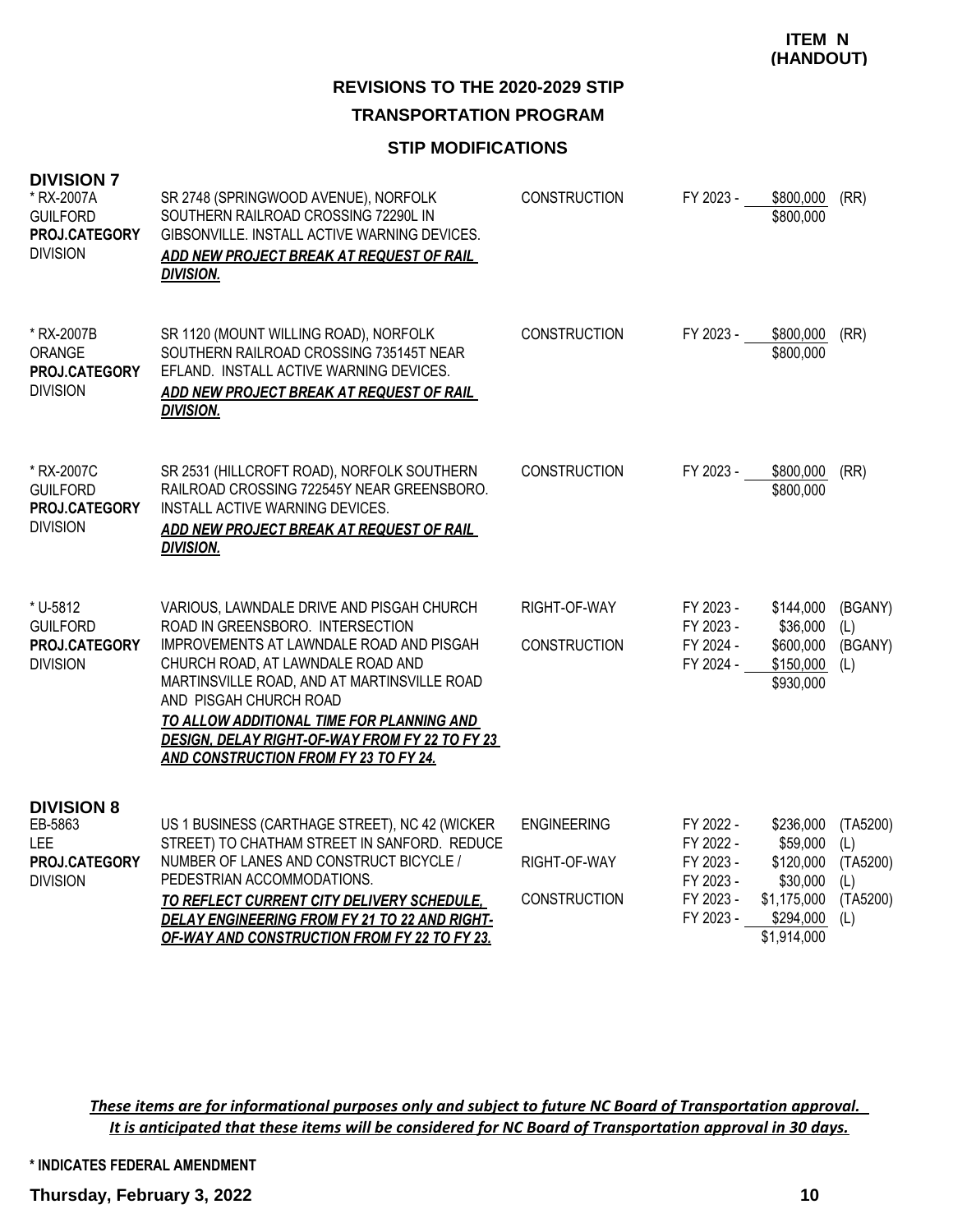#### **STIP MODIFICATIONS**

| <b>DIVISION 8</b><br>EB-5865<br><b>SCOTLAND</b><br>PROJ.CATEGORY<br><b>DIVISION</b> | SR 1107 (ATKINSON STREET), US 401 BUSINESS<br>(SOUTH MAIN STREET) TO WEST VANCE STREET IN<br>LAURINBURG. CONSTRUCT SIDEWALKS.<br>TO ALLOW ADDITIONAL TIME FOR PLANNING AND<br><b>DESIGN, DELAY ENGINEERING FROM FY 21 TO 22 AND</b><br><u>RIGHT-OF-WAY AND CONSTRUCTION FROM FY 22 TO </u><br>FY 23.                                  | <b>ENGINEERING</b><br>RIGHT-OF-WAY<br><b>CONSTRUCTION</b> | FY 2022 -<br>FY 2022 -<br>FY 2023 -<br>FY 2023 -<br>FY 2023 -<br>FY 2023 -                                        | \$61,000<br>\$15,000<br>\$154,000<br>\$39,000<br>\$303,000<br>\$76,000<br>\$648,000                                                                             | (TA5200)<br>(L)<br>(TA5200)<br>(L)<br>(TA5200)<br>(L) |
|-------------------------------------------------------------------------------------|---------------------------------------------------------------------------------------------------------------------------------------------------------------------------------------------------------------------------------------------------------------------------------------------------------------------------------------|-----------------------------------------------------------|-------------------------------------------------------------------------------------------------------------------|-----------------------------------------------------------------------------------------------------------------------------------------------------------------|-------------------------------------------------------|
| EB-5867<br><b>LEE</b><br>PROJ.CATEGORY<br><b>DIVISION</b>                           | SR 1107 (FIELDS DRIVE), SR 1237 (CARTHAGE STREET)<br>TO US 421 BUSINESS (HORNER BOULEVARD) IN<br>SANFORD. CONSTRUCT SIDEWALK.<br>TO ALLOW ADDITIONAL TIME FOR PLANNING AND<br><b>DESIGN, DELAY ENGINEERING FROM FY 21 TO 22 AND</b><br>RIGHT-OF-WAY AND CONSTRUCTION FROM FY 22 TO<br>FY 23.                                          | <b>ENGINEERING</b><br>RIGHT-OF-WAY<br>CONSTRUCTION        | FY 2022 -<br>FY 2022 -<br>FY 2023 -<br>FY 2023 -<br>FY 2023 -<br>FY 2023 -                                        | \$119,000<br>\$30,000<br>\$17,000<br>\$4,000<br>\$595,000<br>\$149,000<br>\$914,000                                                                             | (TA5200)<br>(L)<br>(TA5200)<br>(L)<br>(TA5200)<br>(L) |
| EB-5898<br><b>RANDOLPH</b><br>PROJ.CATEGORY<br><b>DIVISION</b>                      | SR 1950 (WEST NAOMI STREET), WEST ACADEMY<br>STREET TO US 220 BUSINESS (SOUTH MAIN STREET)<br>IN RANDLEMAN. CONSTRUCT SIDEWALK, IMPLEMENT<br>ROAD DIET, AND INSTALL RAISED CROSSWALK AND<br>MEDIAN.<br>TO ALLOW ADDITIONAL TIME FOR PLANNING AND<br><u>DESIGN, DELAY RIGHT-OF-WAY AND CONSTRUCTION</u><br><b>FROM FY 22 TO FY 23.</b> | RIGHT-OF-WAY<br><b>CONSTRUCTION</b>                       | FY 2023 -<br>FY 2023 -<br>FY 2023 -<br>FY 2023 -                                                                  | \$20,000<br>\$5,000<br>\$206,000<br>\$52,000<br>\$283,000                                                                                                       | (TA5200)<br>(L)<br>(TA5200)<br>(L)                    |
| R-5709<br><b>HOKE</b><br><b>MOORE</b><br>PROJ.CATEGORY<br><b>REGIONAL</b>           | NC 211, US 15 / US 501 IN ABERDEEN TO EAST OF SR<br>1244 (WEST PALMER STREET) / SR 1311<br>(MOCKINGBIRD HILL ROAD) IN RAEFORD. WIDEN TO<br>MULTILANES.<br><b>PROJECT NO LONGER UTILIZING BUILD NC BONDS.</b>                                                                                                                          | RIGHT-OF-WAY<br><b>UTILITIES</b><br><b>CONSTRUCTION</b>   | FY 2022 -<br>FY 2023 -<br>FY 2022 -<br>FY 2023 -<br>FY 2024 -<br>FY 2025 -<br>FY 2026 -<br>FY 2027 -<br>FY 2028 - | \$16,935,000<br>\$16,935,000<br>\$1,659,000<br>\$1,658,000<br>\$4,308,000<br>\$38,767,000<br>\$34,504,000<br>\$27,902,000<br>$$27,119,000$ (T)<br>\$169,787,000 | (T)<br>(T)<br>(T)<br>(T)<br>(T)<br>(T)<br>(T)<br>(T)  |
| R-5709A<br><b>HOKE</b><br><b>MOORE</b><br>PROJ.CATEGORY<br><b>REGIONAL</b>          | NC 211, US 15 / US 501 IN ABERDEEN TO EAST OF SR<br>1244 (WEST PALMER STREET) / SR 1311<br>(MOCKINGBIRD HILL ROAD) IN RAEFORD. CLEARING,<br>GRUBBING, AND EROSION CONTROL.<br>PROJECT NO LONGER UTILIZING BUILD NC BONDS.                                                                                                             | <b>CONSTRUCTION</b>                                       | FY 2022 -<br>FY 2023 -                                                                                            | \$5,960,000<br>\$8,740,000<br>FY 2024 - \$2,925,000<br>\$17,625,000                                                                                             | (T)<br>(T)<br>(T)                                     |

*These items are for informational purposes only and subject to future NC Board of Transportation approval. It is anticipated that these items will be considered for NC Board of Transportation approval in 30 days.*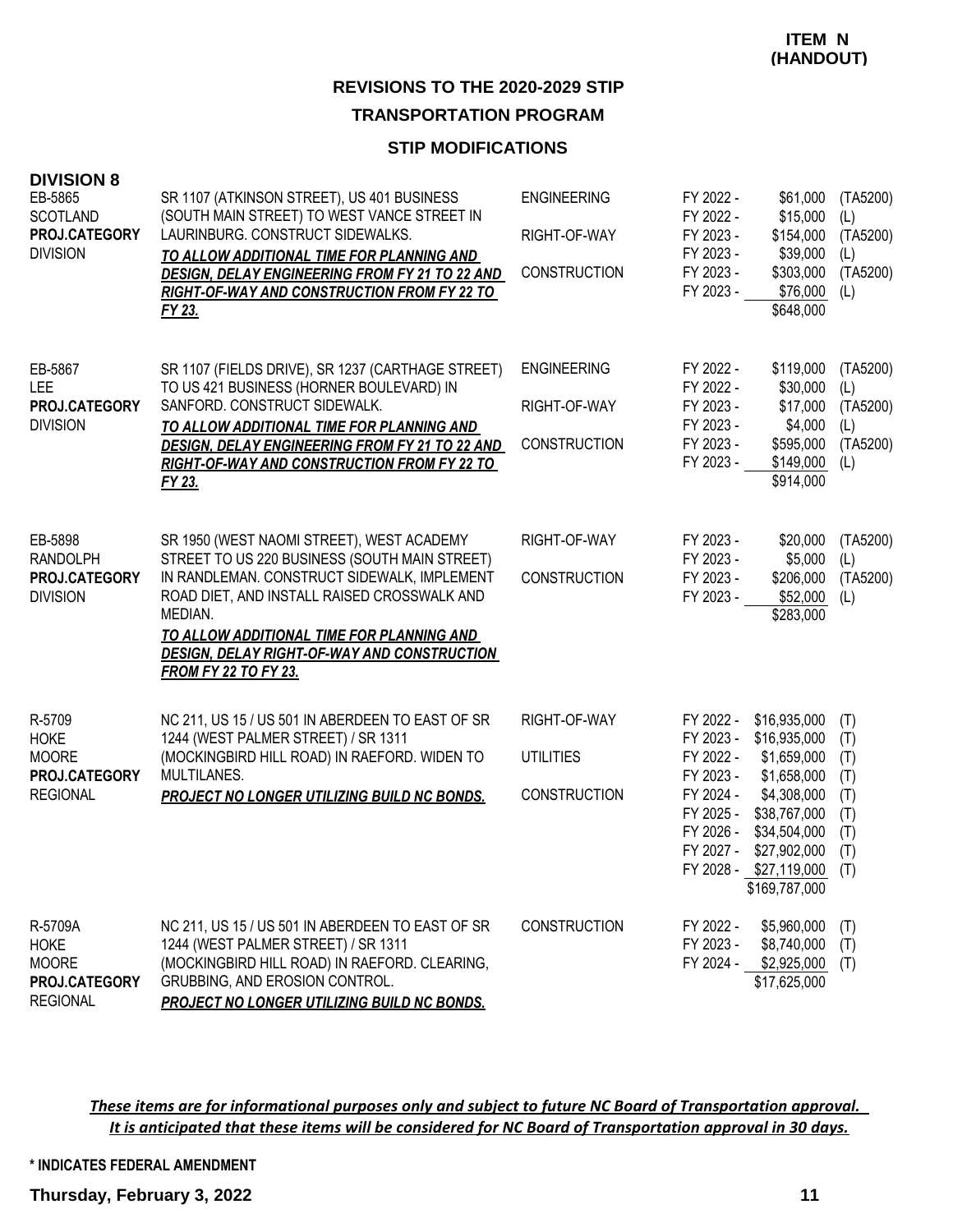## **REVISIONS TO THE 2020-2029 STIP TRANSPORTATION PROGRAM**

#### **STIP MODIFICATIONS**

| <b>DIVISION 8</b><br>R-5825<br><b>CHATHAM</b><br>PROJ.CATEGORY<br><b>DIVISION</b> | NC 751, SR 1731 (O'KELLY CHAPEL ROAD). UPGRADE<br>AND REALIGN INTERSECTION.<br><b>MODIFY CONSTRUCTION FROM FY 23 TO FY 22 TO</b><br><b>REFLECT LATEST DELIVERY SCHEDULE.</b>                                                                                                                                            | <b>CONSTRUCTION</b>                                     | FY 2022 -                                                                  | \$725,000<br>\$725,000                                                                               | (T)                                    |
|-----------------------------------------------------------------------------------|-------------------------------------------------------------------------------------------------------------------------------------------------------------------------------------------------------------------------------------------------------------------------------------------------------------------------|---------------------------------------------------------|----------------------------------------------------------------------------|------------------------------------------------------------------------------------------------------|----------------------------------------|
| R-5958<br><b>RANDOLPH</b><br>PROJ.CATEGORY<br><b>DIVISION</b>                     | NC 159 (ZOO PARKWAY), RIDGE STREET IN<br>ASHEBORO. IMPROVE INTERSECTION.<br>TO ALLOW ADDITIONAL TIME FOR PLANNING AND<br><b>DESIGN, DELAY CONSTRUCTION FROM FY 24 TO FY 25.</b>                                                                                                                                         | RIGHT-OF-WAY<br><b>UTILITIES</b><br><b>CONSTRUCTION</b> | FY 2022 -<br>FY 2022 -<br>FY 2025 -                                        | \$320,000<br>\$265,000<br>\$1,450,000<br>\$2,035,000                                                 | (T)<br>(T)<br>(T)                      |
| * RX-2008A<br><b>CHATHAM</b><br>PROJ.CATEGORY<br><b>DIVISION</b>                  | SR 1916 (CORINTH ROAD), CSX CROSSING 630723C<br>NEAR HAYWOOD. INSTALL ACTIVE WARNING DEVICES.<br><b>PROJECT BREAK ADDED AT THE REQUEST OF RAIL</b><br><b>DIVISION.</b>                                                                                                                                                  | <b>CONSTRUCTION</b>                                     | FY 2023 -                                                                  | \$800,000<br>\$800,000                                                                               | (RR)                                   |
| U-5737<br>CHATHAM<br>PROJ.CATEGORY<br><b>REGIONAL</b>                             | US 64 (EAST 11TH STREET), NORTH GLENN AVENUE<br>TO EAST OF US 421 IN SILER CITY. UPGRADE<br>ROADWAY TO INCLUDE MEDIAN FOR ACCESS<br>CONTROL, SIDEWALKS, CROSSWALKS, BICYCLE<br>LANES AND / OR MULTIUSE SIDEPATH.<br>TO ALLOW ADDITIONAL TIME FOR PLANNING AND<br><b>DESIGN, DELAY RIGHT-OF-WAY FROM FY 22 TO FY 23.</b> | RIGHT-OF-WAY<br><b>UTILITIES</b><br><b>CONSTRUCTION</b> | FY 2023 -<br>FY 2023 -<br>FY 2026 -<br>FY 2027 -<br>FY 2028 -<br>FY 2029 - | \$5,000,000<br>\$2,800,000<br>\$4,051,000<br>\$9,455,000<br>\$6,187,000<br>\$807,000<br>\$28,300,000 | (T)<br>(T)<br>(T)<br>(T)<br>(T)<br>(T) |
| U-6027<br><b>RICHMOND</b><br>PROJ.CATEGORY<br><b>DIVISION</b>                     | US 1 (PROPOSED) /SR 1516 (GREENE STREET), US 220<br>TO US 1 IN ROCKINGHAM. WIDEN TO 3-LANE FACILITY<br>AND RE-ROUTE US 1 ALONG PROJECT.<br>TO ALLOW ADDITIONAL TIME FOR PLANNING AND<br>DESIGN, DELAY RIGHT-OF-WAY FROM FY 22 TO FY 23.                                                                                 | RIGHT-OF-WAY<br><b>UTILITIES</b><br><b>CONSTRUCTION</b> | FY 2023 -<br>FY 2023 -<br>FY 2025 -<br>FY 2026 -                           | \$1,200,000<br>\$500,000<br>\$3,180,000<br>\$2,520,000<br>\$7,400,000                                | (T)<br>(T)<br>(T)<br>(T)               |

*These items are for informational purposes only and subject to future NC Board of Transportation approval. It is anticipated that these items will be considered for NC Board of Transportation approval in 30 days.*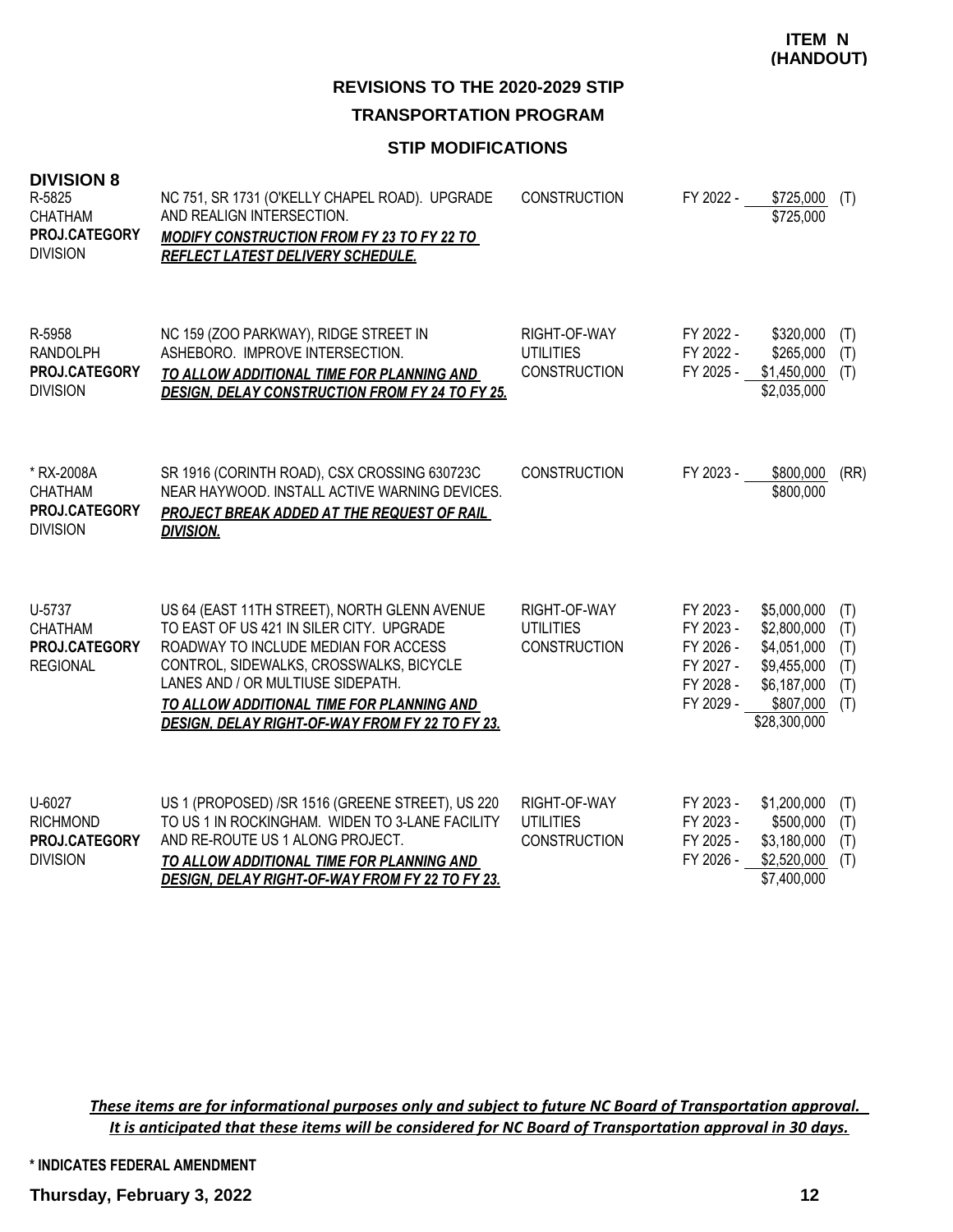#### **STIP MODIFICATIONS**

| <b>DIVISION 9</b><br>P-5722<br><b>DAVIDSON</b><br>PROJ.CATEGORY<br><b>REGIONAL</b>   | NORFOLK SOUTHERN, KIMBERLY CLARK IN<br>LEXINGTON. CONSTRUCT LEAD.<br>TO ALLOW ADDITIONAL TIME FOR PLANNING AND<br><b>DESIGN, DELAY CONSTRUCTION FROM FY 23 TO FY 24.</b>                                                                                                                                    | <b>CONSTRUCTION</b>                     | FY 2024 -<br>FY 2024 -<br>FY 2025 -                                                                  | \$51,000<br>\$1,019,000<br>\$968,000<br>\$2,038,000                                                                  | (T)<br>(O)<br>(T)                                                    |
|--------------------------------------------------------------------------------------|-------------------------------------------------------------------------------------------------------------------------------------------------------------------------------------------------------------------------------------------------------------------------------------------------------------|-----------------------------------------|------------------------------------------------------------------------------------------------------|----------------------------------------------------------------------------------------------------------------------|----------------------------------------------------------------------|
| P-5726A<br><b>ROWAN</b><br>PROJ.CATEGORY<br><b>REGIONAL</b>                          | NORFOLK SOUTHERN, SALISBURY TRAIN STATION<br>SECOND PLATFORM AND PEDESTRIAN UNDERPASS.<br>ADD PROJECT SEGMENT A AT REQUEST OF RAIL<br><b>DIVISION.</b>                                                                                                                                                      | <b>CONSTRUCTION</b>                     | FY 2022 -                                                                                            | \$2,500,000<br>\$2,500,000                                                                                           | (T)                                                                  |
| P-5726B<br><b>ROWAN</b><br>PROJ.CATEGORY<br><b>REGIONAL</b>                          | NORFOLK SOUTHERN, SALISBURY NORFOLK<br>SOUTHERN CROSSOVER RELOCATION.<br>ADD PROJECT SEGMENT B AT REQUEST OF RAIL<br><b>DIVISION.</b>                                                                                                                                                                       | <b>CONSTRUCTION</b>                     | FY 2022 -<br>FY 2023 -<br>FY 2024 -<br>FY 2025 -                                                     | \$500,000<br>\$2,000,000<br>\$1,000,000<br>\$500,000<br>\$4,000,000                                                  | (T)<br>(T)<br>(T)<br>(T)                                             |
| U-2579BB<br><b>FORSYTH</b><br>PROJ.CATEGORY<br><b>TRANSITION</b>                     | FUTURE I-74, CONSTRUCT NOISE WALL<br><b>CONSTRUCTION YEAR INCORRECTLY SHOWN AS FY</b><br><b>2021 ON JANUARY ITEM N: CONSTRUCTION IS</b><br><b>SCHEDULED IN FY 22.</b>                                                                                                                                       | <b>UTILITIES</b><br><b>CONSTRUCTION</b> | FY 2022 -<br>FY 2022 -                                                                               | \$234,000<br>\$2,349,000<br>\$2,583,000                                                                              | (T)<br>(T)                                                           |
| <b>DIVISION 10</b><br>EB-5732<br><b>CABARRUS</b><br>PROJ.CATEGORY<br><b>DIVISION</b> | BRUTON SMITH BLVD/CONCORD MILLS BLVD/<br>PORTION OF WEDDINGTON ROAD, US 29 TO<br>WEDDINGTON ROAD. CONSTRUCT SIDEWALK ON<br>BOTH SIDES OF THE ROAD, INCLUDING A PORTION OF<br>WEDDINGTON ROAD.<br>TO ALLOW ADDITIONAL TIME FOR PRELIMINARY<br><b>ENGINEERING, DELAY RIGHT-OF-WAY FROM FY 22 TO</b><br>FY 23. | RIGHT-OF-WAY<br><b>CONSTRUCTION</b>     | FY 2023 -<br>FY 2023 -<br>FY 2024 -<br>FY 2024 -<br>FY 2025 -<br>FY 2025 -<br>FY 2026 -<br>FY 2026 - | \$80,000<br>\$20,000<br>\$2,298,000<br>\$575,000<br>\$2,318,000<br>\$579,000<br>\$184,000<br>\$46,000<br>\$6,100,000 | (TAANY)<br>(L)<br>(TAANY)<br>(L)<br>(TAANY)<br>(L)<br>(TAANY)<br>(L) |

*These items are for informational purposes only and subject to future NC Board of Transportation approval. It is anticipated that these items will be considered for NC Board of Transportation approval in 30 days.*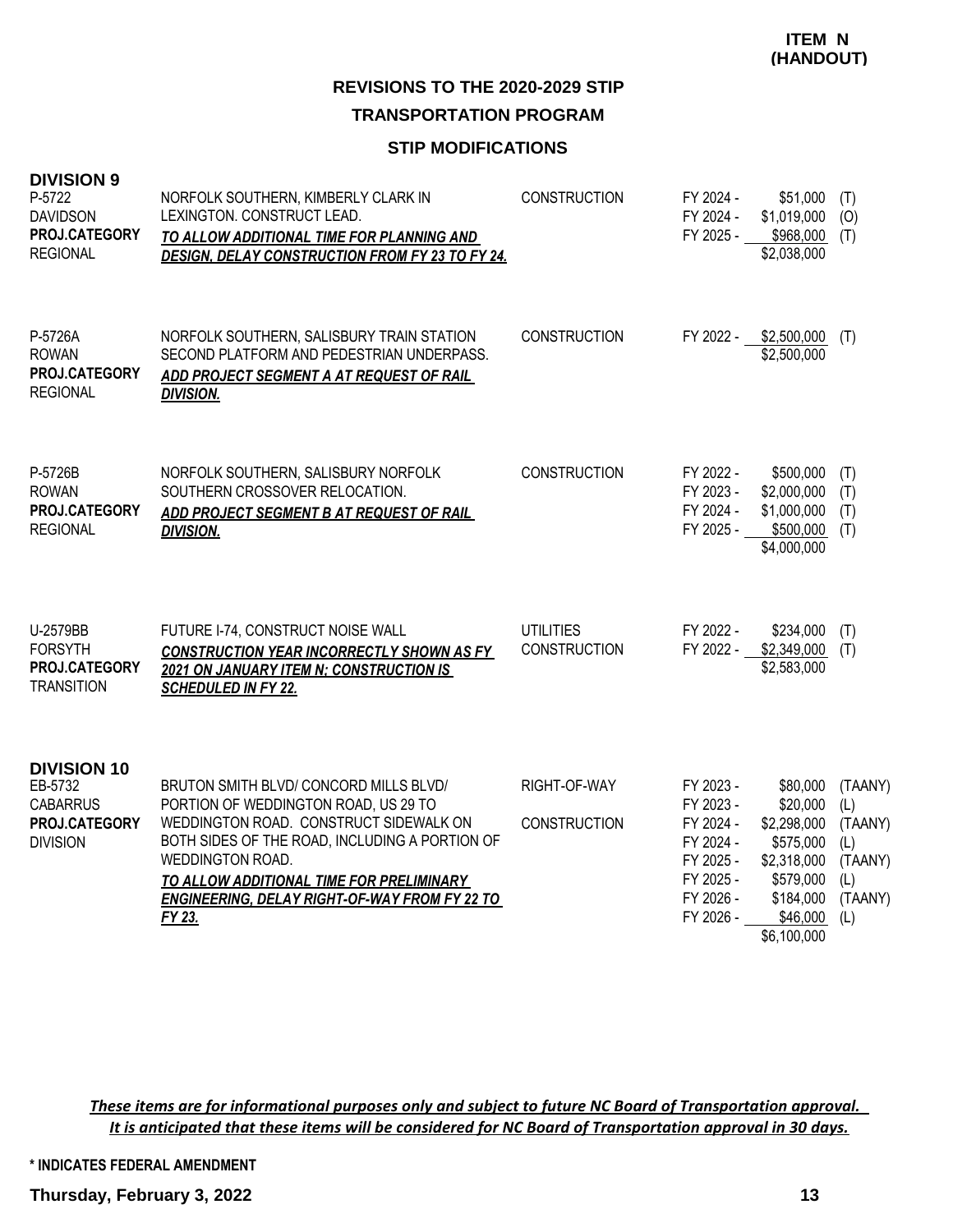#### **STIP MODIFICATIONS**

| <b>DIVISION 10</b><br>* U-5955B<br><b>MECKLENBURG</b><br>PROJ.CATEGORY<br><b>REGIONAL</b> | NC 16 (BROOKSHIRE BOULEVARD), I-85 TO IDAHO<br>DRIVE. ADD WESTBOUND THROUGH LANE ON NC 16<br>BETWEEN A POINT WEST OF IDAHO DRIVE AND I-85.<br>CONVERT NC 16 AND IDAHO DRIVE INTERSECTION TO<br>A REDUCED CONFLICT INTERSECTION (RCI).<br>TO ALLOW ADDITIONAL TIME FOR PRELIMINARY<br><b>ENGINEERING, DELAY RIGHT-OF-WAY FROM FY 23 TO</b><br>FY 24 AND CONSTRUCTION FROM FY 25 TO FY 26. | RIGHT-OF-WAY<br><b>UTILITIES</b><br><b>CONSTRUCTION</b> | FY 2024 -<br>FY 2025 -<br>FY 2024 -<br>FY 2026 -<br>FY 2027 - | \$440,000<br>\$440,000<br>\$940,000<br>\$3,100,000<br>$$3,100,000$ (T)<br>\$8,020,000 | (T)<br>(T)<br>(T)<br>(T)                 |
|-------------------------------------------------------------------------------------------|------------------------------------------------------------------------------------------------------------------------------------------------------------------------------------------------------------------------------------------------------------------------------------------------------------------------------------------------------------------------------------------|---------------------------------------------------------|---------------------------------------------------------------|---------------------------------------------------------------------------------------|------------------------------------------|
| <b>DIVISION 11</b><br>R-5730<br><b>YADKIN</b><br>PROJ.CATEGORY<br><b>DIVISION</b>         | SR 1605 (OLD US 421), SR 1146 (SHACKTOWN ROAD)<br>TO SR 1711 (SPEER BRIDGE ROAD). CONSTRUCT NEW<br>ROADWAY TO REALIGN SR 1605 WITH SR 1711 AND<br>CONSTRUCT A ROUNDABOUT AT THE INTERSECTION<br><b>WITH SR 1146.</b><br><b>MODIFY CONSTRUCTION FROM FY 23 TO FY 22 TO</b><br><b>REFLECT LATEST DELIVERY SCHEDULE.</b>                                                                    | <b>CONSTRUCTION</b>                                     | FY 2022 -                                                     | \$1,671,000<br>FY 2023 - \$379,000<br>\$2,050,000                                     | (T)<br>(T)                               |
| <b>DIVISION 12</b><br>B-5846<br><b>IREDELL</b><br>PROJ.CATEGORY<br><b>DIVISION</b>        | SR 1892 (JENNINGS ROAD), REPLACE BRIDGE 480189<br>OVER SOUTH YADKIN RIVER.<br>ADD UTILITIES IN FY 22 NOT PREVIOUSLY<br>PROGRAMMED AT THE REQUEST OF THE DIVISION.                                                                                                                                                                                                                        | RIGHT-OF-WAY<br><b>UTILITIES</b><br><b>CONSTRUCTION</b> | FY 2022 -<br>FY 2022 -<br>FY 2023 -<br>FY 2024 -              | \$200,000<br>\$325,000<br>\$1,070,000<br>\$2,230,000<br>\$3,825,000                   | (BGOFF)<br>(BGOFF)<br>(BGOFF)<br>(BGOFF) |
| * C-5606A<br><b>GASTON</b><br>PROJ.CATEGORY<br><b>EXEMPT</b>                              | SR 2093 (BELLMONT MONUT HOLLY ROAD), EXISTING<br>SIDEWALK AT THE CIRCLE K GAS STATION NEAR<br>BELMONT ABBEY COLLEGE TO THE EXISTING<br>SIDEWALK AT MARGARETTE AVENUE. CONSTRUCT<br>SIDEWALK.<br><b>SEGMENT PROJECT C-5606 INTO SEGMENTS A, B, D,</b><br>E. I. J. K. M NOT PREVIOUSLY SHOWN.                                                                                              | <b>CONSTRUCTION</b>                                     | FY 2022 -<br>FY 2022 -                                        | \$102,000<br>$$25,000$ (L)<br>\$127,000                                               | (CMAQ)                                   |
| * C-5606B<br><b>GASTON</b><br>PROJ.CATEGORY<br><b>EXEMPT</b>                              | NC 161, CONSTRUCT SIDEWALK.<br><b>SEGMENT PROJECT C-5606 INTO SEGMENTS A, B, D,</b><br>E. I. J. K. M NOT PREVIOUSLY SHOWN.                                                                                                                                                                                                                                                               | RIGHT-OF-WAY<br><b>CONSTRUCTION</b>                     | FY 2022 -<br>FY 2022 -<br>FY 2023 -<br>FY 2023 -              | \$4,000<br>\$1,000<br>\$397,000<br>\$99,000<br>\$501,000                              | (CMAQ)<br>(L)<br>(CMAQ)<br>(L)           |

*These items are for informational purposes only and subject to future NC Board of Transportation approval. It is anticipated that these items will be considered for NC Board of Transportation approval in 30 days.*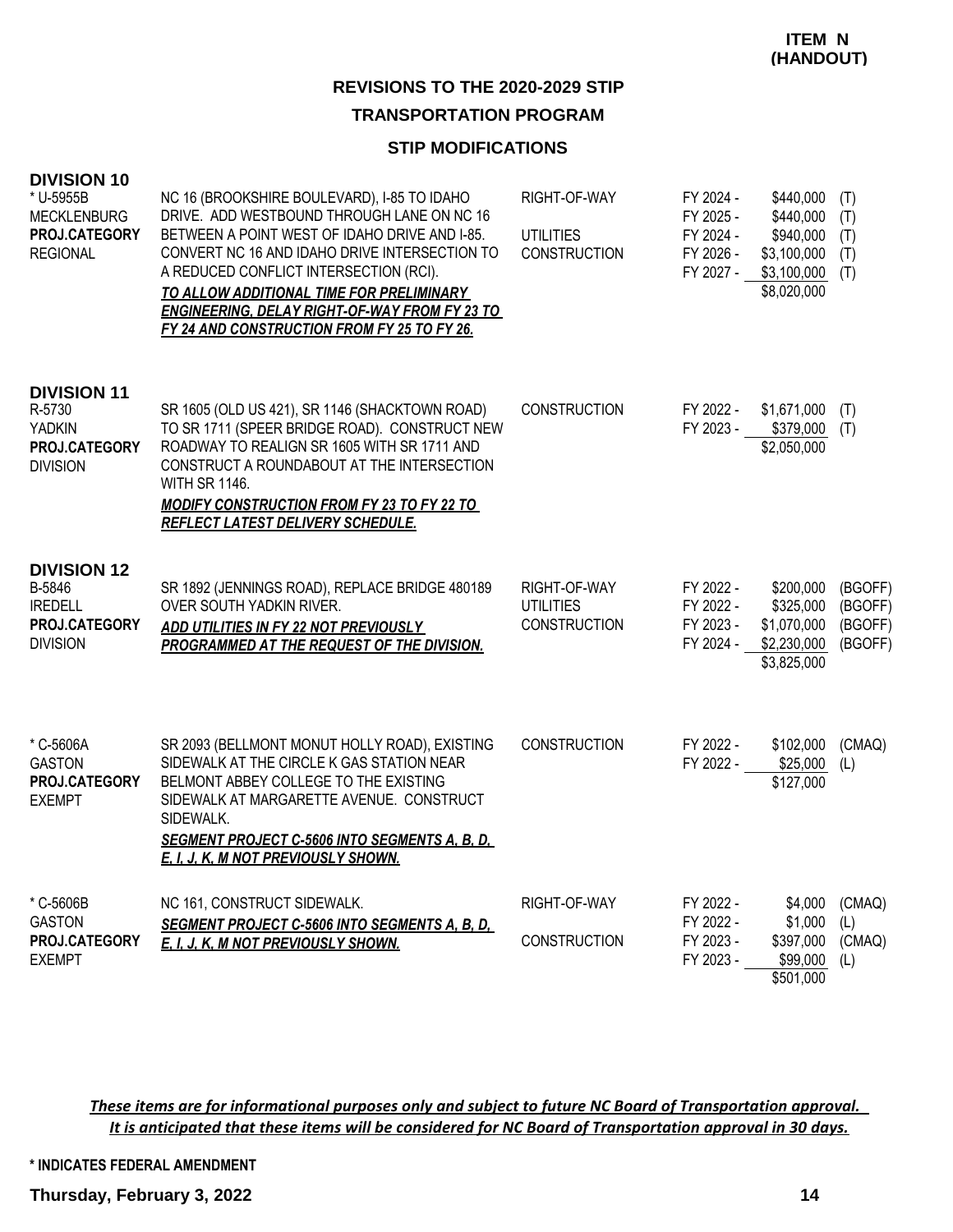# **REVISIONS TO THE 2020-2029 STIP**

## **TRANSPORTATION PROGRAM**

## **STIP MODIFICATIONS**

| <b>DIVISION 12</b><br>* C-5606D<br><b>GASTON</b><br><b>PROJ.CATEGORY</b><br><b>EXEMPT</b> | US 321 BUSINESS, NC 275/279, CONSTRUCT<br>SIDEWALKS ALONG PORTIONS OF US 321 BUSINESS<br>AND NC 275/279 NEAR GASTON COLLEGE, INCLUDING<br>A CROSSWALK ACROSS NC 275/279<br><b>SEGMENT PROJECT C-5606 INTO SEGMENTS A, B, D,</b><br><u>E, I, J, K, M NOT PREVIOUSLY SHOWN.</u> | <b>CONSTRUCTION</b>                                       | FY 2022 -<br>FY 2022 -                                                     | \$314,000<br>\$79,000<br>\$393,000                                                      | (CMAQ)<br>(L)                                   |
|-------------------------------------------------------------------------------------------|-------------------------------------------------------------------------------------------------------------------------------------------------------------------------------------------------------------------------------------------------------------------------------|-----------------------------------------------------------|----------------------------------------------------------------------------|-----------------------------------------------------------------------------------------|-------------------------------------------------|
| * C-5606E<br><b>GASTON</b><br>PROJ.CATEGORY<br><b>EXEMPT</b>                              | NEW ROUTE, TECHNOLOGY PARK TO GASTON<br>COLLEGE. CONSTRUCT GREENWAY.<br><b>SEGMENT PROJECT C-5606 INTO SEGMENTS A, B, D,</b><br>E. I. J. K. M NOT PREVIOUSLY SHOWN.                                                                                                           | <b>CONSTRUCTION</b>                                       | FY 2022 -<br>FY 2022 -                                                     | \$470,000<br>\$118,000<br>\$588,000                                                     | (CMAQ)<br>(L)                                   |
| * C-5606I<br><b>LINCOLN</b><br>PROJ.CATEGORY<br><b>EXEMPT</b>                             | NC 27, EXISTING SIDEWALKS ALONG NC 27 IN<br>LINCOLNTON CITY LIMITS, CONSTRUCT SIDEWALKS IN<br>GAPS.<br><u>SEGMENT PROJECT C-5606 INTO SEGMENTS A, B, D, </u><br>E. I. J. K. M NOT PREVIOUSLY SHOWN.                                                                           | <b>CONSTRUCTION</b>                                       | FY 2022 -<br>FY 2022 -<br>FY 2022 -                                        | \$125,000<br>\$250,000<br>\$31,000<br>\$406,000                                         | (CMAQ)<br>(S)<br>(L)                            |
| * C-5606J<br><b>GASTON</b><br>PROJ.CATEGORY<br><b>EXEMPT</b>                              | NEW ROUTE, CONSTRUCT POSTON PARK SIDEWALK<br>CONNECTOR.<br><b>SEGMENT PROJECT C-5606 INTO SEGMENTS A, B, D,</b><br>E. I. J. K. M NOT PREVIOUSLY SHOWN.                                                                                                                        | <b>CONSTRUCTION</b>                                       | FY 2022 -<br>FY 2022 -                                                     | \$225,000<br>\$56,000<br>\$281,000                                                      | (CMAQ)<br>(L)                                   |
| * C-5606K<br><b>GASTON</b><br>PROJ.CATEGORY<br><b>EXEMPT</b>                              | NEW ROUTE, RANKIN LAKE TO TECH PARK<br>GREENWAY. CONSTRUCT GREENWAY.<br><b>SEGMENT PROJECT C-5606 INTO SEGMENTS A, B, D,</b><br>E. I. J. K. M NOT PREVIOUSLY SHOWN.                                                                                                           | RIGHT-OF-WAY<br><b>CONSTRUCTION</b>                       | FY 2023 -<br>FY 2023 -<br>FY 2023 -<br>FY 2023 -                           | \$12,000<br>\$3,000<br>\$525,000<br>\$131,000<br>\$671,000                              | (CMAQ)<br>(L)<br>(CMAQ)<br>(L)                  |
| * C-5606M<br><b>GASTON</b><br>PROJ.CATEGORY<br><b>EXEMPT</b>                              | NEAL HAWKINS ROAD, CONSTRUCT SIDEWALKS.<br><b>SEGMENT PROJECT C-5606 INTO SEGMENTS A. B. D.</b><br>E. I. J. K. M NOT PREVIOUSLY SHOWN.                                                                                                                                        | <b>ENGINEERING</b><br>RIGHT-OF-WAY<br><b>CONSTRUCTION</b> | FY 2022 -<br>FY 2022 -<br>FY 2023 -<br>FY 2023 -<br>FY 2024 -<br>FY 2024 - | \$250,000<br>\$63,000<br>\$15,000<br>\$4,000<br>\$1,223,000<br>\$306,000<br>\$1,861,000 | (CMAQ)<br>(L)<br>(CMAQ)<br>(L)<br>(CMAQ)<br>(L) |

*These items are for informational purposes only and subject to future NC Board of Transportation approval. It is anticipated that these items will be considered for NC Board of Transportation approval in 30 days.*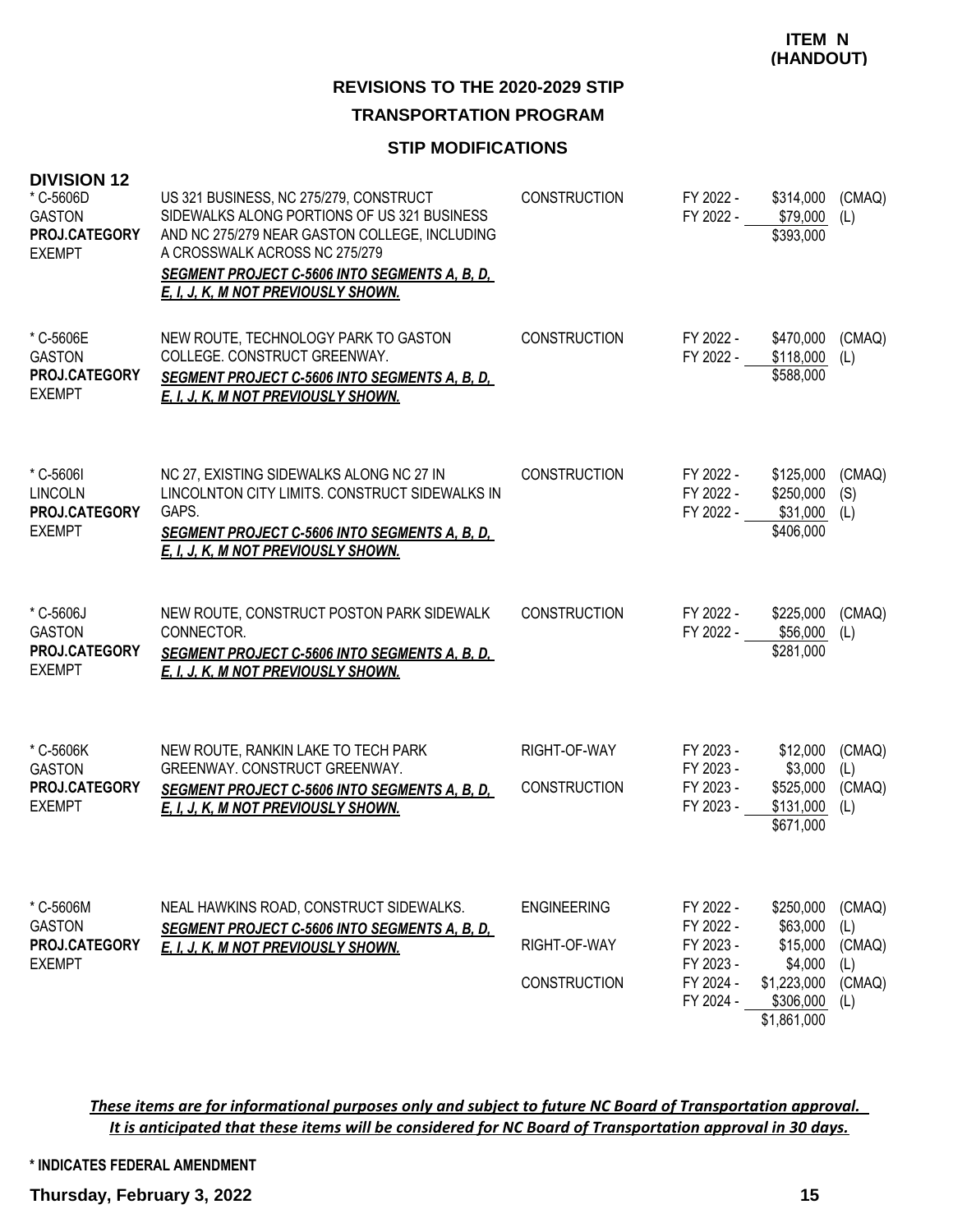**REVISIONS TO THE 2020-2029 STIP TRANSPORTATION PROGRAM**

#### **STIP MODIFICATIONS**

| <b>DIVISION 12</b><br>* C-5624<br><b>CATAWBA</b><br>PROJ.CATEGORY<br><b>DIVISION</b> | CONOVER, CONSTRUCT 1ST STREET/US 70 BIKE AND<br>PEDESTRIAN IMPROVEMENTS.<br><u>TO ALLOW ADDITIONAL TIME FOR RIGHT-OF-WAY.</u><br><b>DELAY CONSTRUCTION FROM FY 23 TO FY 24.</b>                                                                                                                                                                   | <b>CONSTRUCTION</b>                                       | FY 2024 -<br>FY 2024 -                                                                               | \$2,123,000<br>\$531,000<br>\$2,654,000                                                                          | (BGANY)<br>(L)                                                           |
|--------------------------------------------------------------------------------------|---------------------------------------------------------------------------------------------------------------------------------------------------------------------------------------------------------------------------------------------------------------------------------------------------------------------------------------------------|-----------------------------------------------------------|------------------------------------------------------------------------------------------------------|------------------------------------------------------------------------------------------------------------------|--------------------------------------------------------------------------|
| EB-5531<br><b>GASTON</b><br>PROJ.CATEGORY<br><b>TRANSITION</b>                       | BESSEMER CITY, PHASE I: 12TH STREET, CHADWICK<br>COURT TO KAISER ROAD. PHASE II: YELLOW JACKET<br>LANE/BESS TOWN ROAD, 12TH STREET TO 14TH<br>STREET (NC 274). CONSTRUCT SIDEWALKS.<br>TO ALLOW ADDITIONAL TIME FOR PRELIMINARY<br><b>ENGINEERING, DELAY CONSTRUCTION FROM FY 21</b><br><b>TO FY 22.</b>                                          | <b>CONSTRUCTION</b>                                       | FY 2022 -                                                                                            | \$300,000<br>\$300,000                                                                                           | (BGANY)                                                                  |
| * EB-5743<br><b>GASTON</b><br>PROJ.CATEGORY<br><b>DIVISION</b>                       | NC 279 (SOUTH NEW HOPE ROAD), SR 2200<br>(ARMSTRONG PARK ROAD) TO SR 1255 (HUDSON<br>BOULEVARD). CONSTRUCT MISSING SIDEWALK ON<br>SOUTH SIDE OF NC 279.<br>ADD PRELIMINARY ENGINEERING NOT PREVIOUSLY<br><b>PROGRAMMED.</b>                                                                                                                       | <b>ENGINEERING</b><br><b>CONSTRUCTION</b>                 | FY 2022 -<br>FY 2022 -<br>FY 2024 -<br>FY 2024 -<br>FY 2025 -                                        | \$257,000<br>\$64,000<br>\$514,000<br>\$257,000<br>\$514,000<br>\$1,606,000                                      | (TA5200)<br>(L)<br>(TA5200)<br>(L)<br>(TA5200)                           |
| * EB-5745<br><b>GASTON</b><br>PROJ.CATEGORY<br><b>DIVISION</b>                       | SR 1255 (HUDSON BLVD) SR 2466 (REDBUD DR), SR<br>1255 (HUDSON BOULEVARD) FROM SR 2200 (GASTON<br>DAY SCHOOL ROAD) TO SR 2466 (REDBUD DRIVE). SR<br>2466 (REDBUD DRIVE) FROM SR 1255 (HUDSON<br>BOULEVARD) TO NC 279 (SOUTH NEW HOPE ROAD).<br>CONSTRUCT SIDEWALK ON ONE SIDE.<br>ADD PRELIMINARY ENGINEERING NOT PREVIOUSLY<br><b>PROGRAMMED.</b> | <b>ENGINEERING</b><br>RIGHT-OF-WAY<br><b>CONSTRUCTION</b> | FY 2022 -<br>FY 2022 -<br>FY 2022 -<br>FY 2022 -<br>FY 2024 -<br>FY 2024 -<br>FY 2025 -<br>FY 2025 - | \$246,000<br>\$62,000<br>\$108,000<br>\$27,000<br>\$254,000<br>\$63,000<br>\$730,000<br>\$183,000<br>\$1,673,000 | (TA5200)<br>(L)<br>(TA5200)<br>(L)<br>(TA5200)<br>(L)<br>(TA5200)<br>(L) |
| * EB-5748<br><b>GASTON</b><br>PROJ.CATEGORY<br><b>DIVISION</b>                       | BEATY ROAD, FERSTL AVENUE TO SMITH STREET.<br>CONSTRUCT SIDEWALK ON ONE SIDE.<br>ADD PRELIMINARY ENGINEERING NOT PREVIOUSLY<br><b>PROGRAMMED.</b>                                                                                                                                                                                                 | <b>ENGINEERING</b><br><b>CONSTRUCTION</b>                 | FY 2022 -<br>FY 2022 -<br>FY 2022 -<br>FY 2022 -                                                     | \$81,000<br>\$20,000<br>\$324,000<br>\$81,000<br>\$506,000                                                       | (TA5200)<br>(L)<br>(TA5200)<br>(L)                                       |

*These items are for informational purposes only and subject to future NC Board of Transportation approval. It is anticipated that these items will be considered for NC Board of Transportation approval in 30 days.*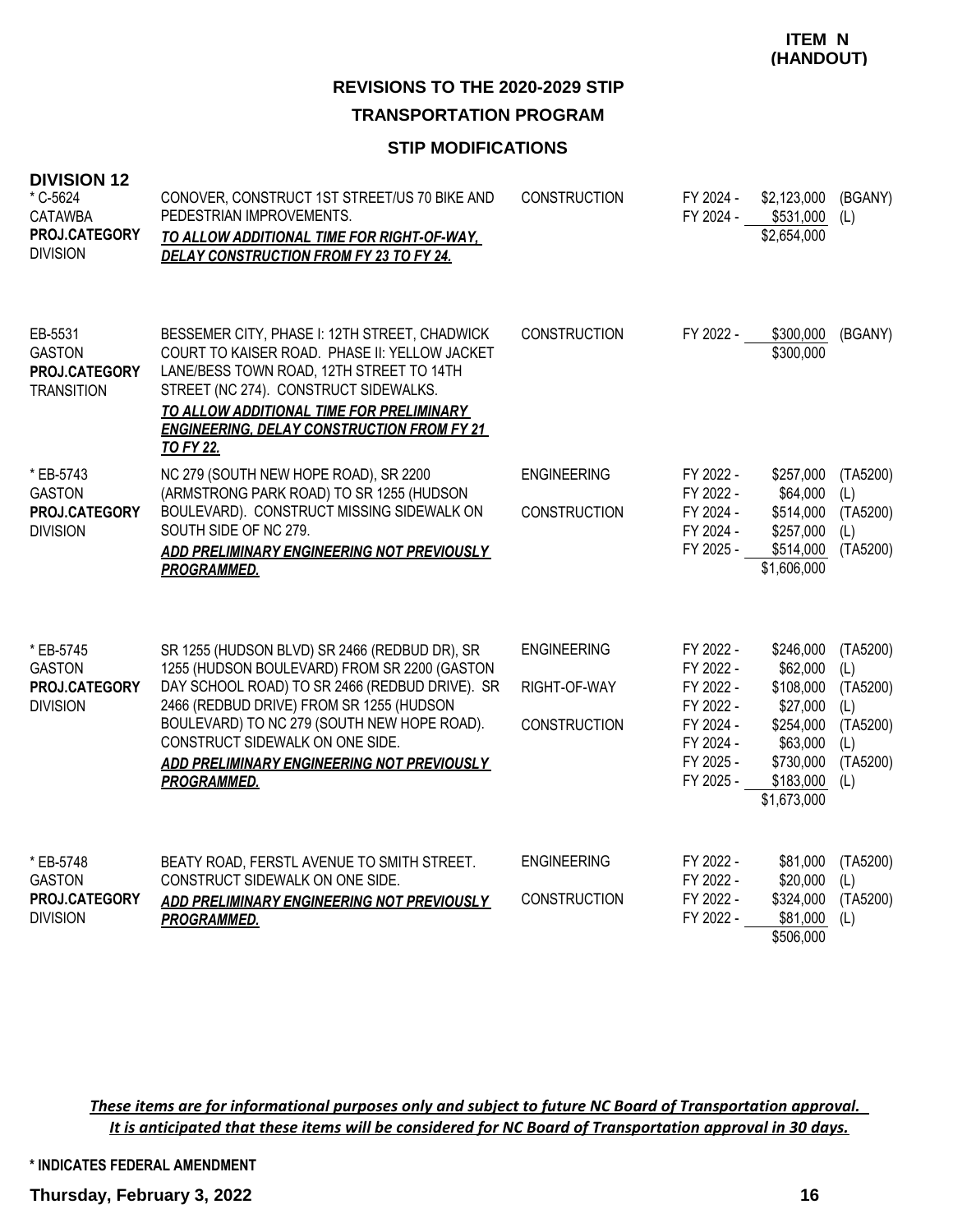#### **STIP MODIFICATIONS**

| <b>DIVISION 12</b><br>* EB-5768<br><b>GASTON</b><br>PROJ.CATEGORY<br><b>DIVISION</b> | SOUTH MARIETTA STREET/ HILLTOP DRIVE, HUDSON<br>BOULEVARD TO CLYDE STREET. CONSTRUCT<br>SIDEWALK ON ONE SIDE OF ROAD.<br>ADD PRELIMINARY ENGINEERING NOT PREVIOUSLY<br><b>PROGRAMMED.</b>                                                                                                                                     | <b>ENGINEERING</b><br>RIGHT-OF-WAY<br><b>CONSTRUCTION</b> | FY 2022 -<br>FY 2022 -<br>FY 2022 -<br>FY 2022 -<br>FY 2024 -<br>FY 2024 - | \$252,000<br>\$63,000<br>\$48,000<br>\$12,000<br>\$1,008,000<br>\$252,000<br>\$1,635,000 | (TA5200)<br>(L)<br>(TA5200)<br>(L)<br>(TA5200)<br>(L) |
|--------------------------------------------------------------------------------------|-------------------------------------------------------------------------------------------------------------------------------------------------------------------------------------------------------------------------------------------------------------------------------------------------------------------------------|-----------------------------------------------------------|----------------------------------------------------------------------------|------------------------------------------------------------------------------------------|-------------------------------------------------------|
| EB-5818<br><b>IREDELL</b><br>PROJ.CATEGORY<br><b>DIVISION</b>                        | STATESVILLE, CONSTRUCT GREENWAY CONNECTOR<br>UNDER US 21 (TURNERSBURG HIGHWAY).<br>TO ALLOW ADDITIONAL TIME FOR PRELIMINARY<br><b>ENGINEERING, DELAY CONSTRUCTION FROM FY 21</b><br><b>TO FY 22.</b>                                                                                                                          | <b>CONSTRUCTION</b>                                       | FY 2022 -<br>FY 2022 -                                                     | \$1,200,000<br>\$470,000<br>\$1,670,000                                                  | (BGDA)<br>(L)                                         |
| EB-5828<br><b>CATAWBA</b><br>PROJ.CATEGORY<br><b>DIVISION</b>                        | CLAREMONT, CENTENNIAL BOULEVARD, NORTH<br>OXFORD STREET TO NORTH LOOKOUT STREET.<br><b>CONSTRUCT SIDEWALK.</b><br>TO ALLOW ADDITIONAL TIME FOR PRELIMINARY<br><b>ENGINEERING, DELAY RIGHT-OF-WAY FROM FY 21 TO</b><br>FY 22, AND CONSTRUCTION FROM FY 22 TO FY 23.                                                            | RIGHT-OF-WAY<br>CONSTRUCTION                              | FY 2022 -<br>FY 2022 -<br>FY 2023 -<br>FY 2023 -                           | \$25,000<br>\$6,000<br>\$433,000<br>\$108,000<br>\$572,000                               | (BGDA)<br>(L)<br>(BGDA)<br>(L)                        |
| * EB-5912<br><b>GASTON</b><br>PROJ.CATEGORY<br><b>DIVISION</b>                       | MOUNT HOLLY, SR 2044 (TUCKASEEGEE ROAD), NC<br>273 TO MARINA VILLAGE DRIVE, CONSTRUCT<br>SIDEWALK AND PEDESTRIAN BRIDGE.<br>ADD PRELIMINARY ENGINEERING NOT PREVIOUSLY<br><b>PROGRAMMED.</b>                                                                                                                                  | <b>ENGINEERING</b><br>RIGHT-OF-WAY<br><b>CONSTRUCTION</b> | FY 2022 -<br>FY 2022 -<br>FY 2022 -<br>FY 2022 -<br>FY 2024 -<br>FY 2024 - | \$230,000<br>\$58,000<br>\$96,000<br>\$24,000<br>\$920,000<br>\$230,000<br>\$1,558,000   | (TA5200)<br>(L)<br>(TAANY)<br>(L)<br>(TAANY)<br>(L)   |
| * EB-5975<br><b>GASTON</b><br>PROJ.CATEGORY<br><b>DIVISION</b>                       | NC 279 (NEW HOPE ROAD), US 29/74 (FRANKLIN<br>BOULEVARD) TO HUNT AVENUE. CONSTRUCT<br>SIDEWALK ON EAST SIDE OF NC 279 (NEW HOPE<br>ROAD) FROM US 29/74 (FRANKLIN BOULEVARD) TO<br>COURT DRIVE AND WEST SIDE OF NC 279 FROM<br>COURT DRIVE TO HUNT AVENUE.<br>ADD PRELIMINARY ENGINEERING NOT PREVIOUSLY<br><b>PROGRAMMED.</b> | <b>ENGINEERING</b><br><b>CONSTRUCTION</b>                 | FY 2022 -<br>FY 2022 -<br>FY 2024 -<br>FY 2024 -                           | \$413,000<br>\$103,000<br>\$1,652,000<br>\$413,000<br>\$2,581,000                        | (TA5200)<br>(L)<br>(TA5200)<br>(L)                    |

*These items are for informational purposes only and subject to future NC Board of Transportation approval. It is anticipated that these items will be considered for NC Board of Transportation approval in 30 days.*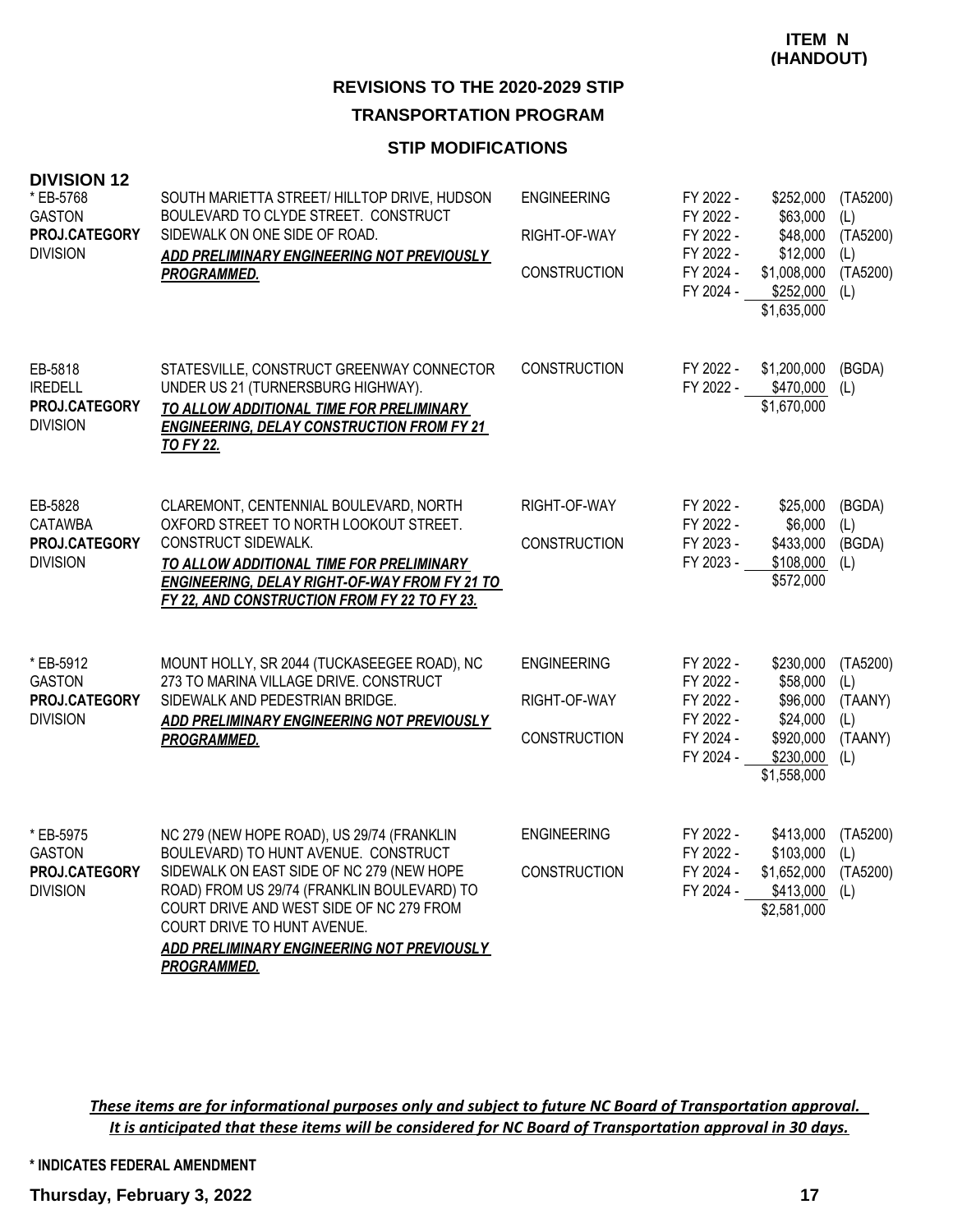#### **STIP MODIFICATIONS**

| <b>DIVISION 12</b><br>* EB-5976<br><b>GASTON</b><br>PROJ.CATEGORY<br><b>DIVISION</b>   | SR 2200 (COX ROAD), I-85 TO COURT DRIVE.<br>CONSTRUCT SIDEWALK ON BOTH SIDES OF SR 2200<br>(COX ROAD).<br>ADD PRELIMINARY ENGINEERING NOT PREVIOUSLY<br><b>PROGRAMMED.</b>                                                    | <b>ENGINEERING</b><br><b>CONSTRUCTION</b>                 | FY 2022 -<br>FY 2022 -<br>FY 2024 -<br>FY 2024 -                                        | \$280,000<br>\$70,000<br>\$1,120,000<br>\$280,000<br>\$1,750,000                              | (TA5200)<br>(L)<br>(TA5200)<br>(L)                           |
|----------------------------------------------------------------------------------------|-------------------------------------------------------------------------------------------------------------------------------------------------------------------------------------------------------------------------------|-----------------------------------------------------------|-----------------------------------------------------------------------------------------|-----------------------------------------------------------------------------------------------|--------------------------------------------------------------|
| U-6054<br><b>IREDELL</b><br>PROJ.CATEGORY<br><b>DIVISION</b>                           | STATESVILLE, CONSTRUCT BROOKDALE DRIVE-US 21<br>CONNECTOR.<br>TO ALLOW ADDITIONAL TIME FOR RIGHT-OF-WAY<br><b>ACQUISITION, DELAY RIGHT-OF-WAY FROM FY 21 TO</b><br>FY 22, AND CONSTRUCTION FROM FY 22 TO FY 23.               | RIGHT-OF-WAY<br><b>CONSTRUCTION</b>                       | FY 2022 -<br>FY 2022 -<br>FY 2023 -<br>FY 2023 -                                        | \$1,063,000<br>\$477,000<br>\$1,644,000<br>\$574,000<br>\$3,758,000                           | (BGDA)<br>(L)<br>(BGANY)<br>(L)                              |
| U-6153<br><b>IREDELL</b><br>PROJ.CATEGORY<br><b>DIVISION</b>                           | STATESVILLE, SR 1363 (BETHLEHEM ROAD).<br>RELOCATE ROADWAY ADJACENT TO STATESVILLE<br><b>REGIONAL AIRPORT.</b><br>TO ALLOW ADDITIONAL TIME FOR RIGHT-OF-WAY<br><b>ACQUISITION, DELAY CONSTRUCTION FROM FY 22 TO</b><br>FY 23. | <b>CONSTRUCTION</b>                                       | FY 2023 -<br>FY 2023 -<br>FY 2024 -                                                     | \$1,049,000<br>\$2,550,000<br>\$1,049,000<br>\$4,648,000                                      | (T)<br>(O)<br>(T)                                            |
| <b>DIVISION 13</b><br>* HL-0014<br><b>BUNCOMBE</b><br>PROJ.CATEGORY<br><b>DIVISION</b> | SR 3214 (BILTMORE AVENUE), WHITE FAWN DRIVE<br>INTERSECTION. INSTALL A TRAFFIC SIGNAL AND<br>CONSTRUCT PEDESTRIAN IMPROVEMENTS.<br>ADD RIGHT-OF-WAY NOT PREVIOUSLY PROGRAMMED<br>AT THE REQUEST OF THE DIVISION.              | <b>ENGINEERING</b><br>RIGHT-OF-WAY<br><b>CONSTRUCTION</b> | FY 2022 -<br>FY 2022 -<br>FY 2022 -<br>FY 2022 -<br>FY 2022 -<br>FY 2023 -<br>FY 2023 - | \$28,000<br>\$32,000<br>\$15,000<br>\$20,000<br>\$5,000<br>\$272,000<br>\$68,000<br>\$440,000 | (BGANY)<br>(BGDA)<br>(L)<br>(BGANY)<br>(L)<br>(BGANY)<br>(L) |
| <b>DIVISION 14</b><br>* B-6054B<br><b>HAYWOOD</b><br>PROJ.CATEGORY<br><b>STATEWIDE</b> | I-40, REPLACE BRIDGE 430159 OVER SR 1338 (WHITE<br>OAK ROAD).<br><b>REMOVE RIGHT-OF-WAY PREVIOUSLY PROGRAMMED</b><br><b>IN FY 22.</b>                                                                                         | <b>UTILITIES</b><br><b>CONSTRUCTION</b>                   | FY 2022 -<br>FY 2022 -<br>FY 2023 -<br>FY 2024 -                                        | \$5,000<br>\$1,710,000<br>\$2,561,000<br>\$729,000<br>\$5,005,000                             | (T)<br>(T)<br>(T)<br>(T)                                     |

*These items are for informational purposes only and subject to future NC Board of Transportation approval. It is anticipated that these items will be considered for NC Board of Transportation approval in 30 days.*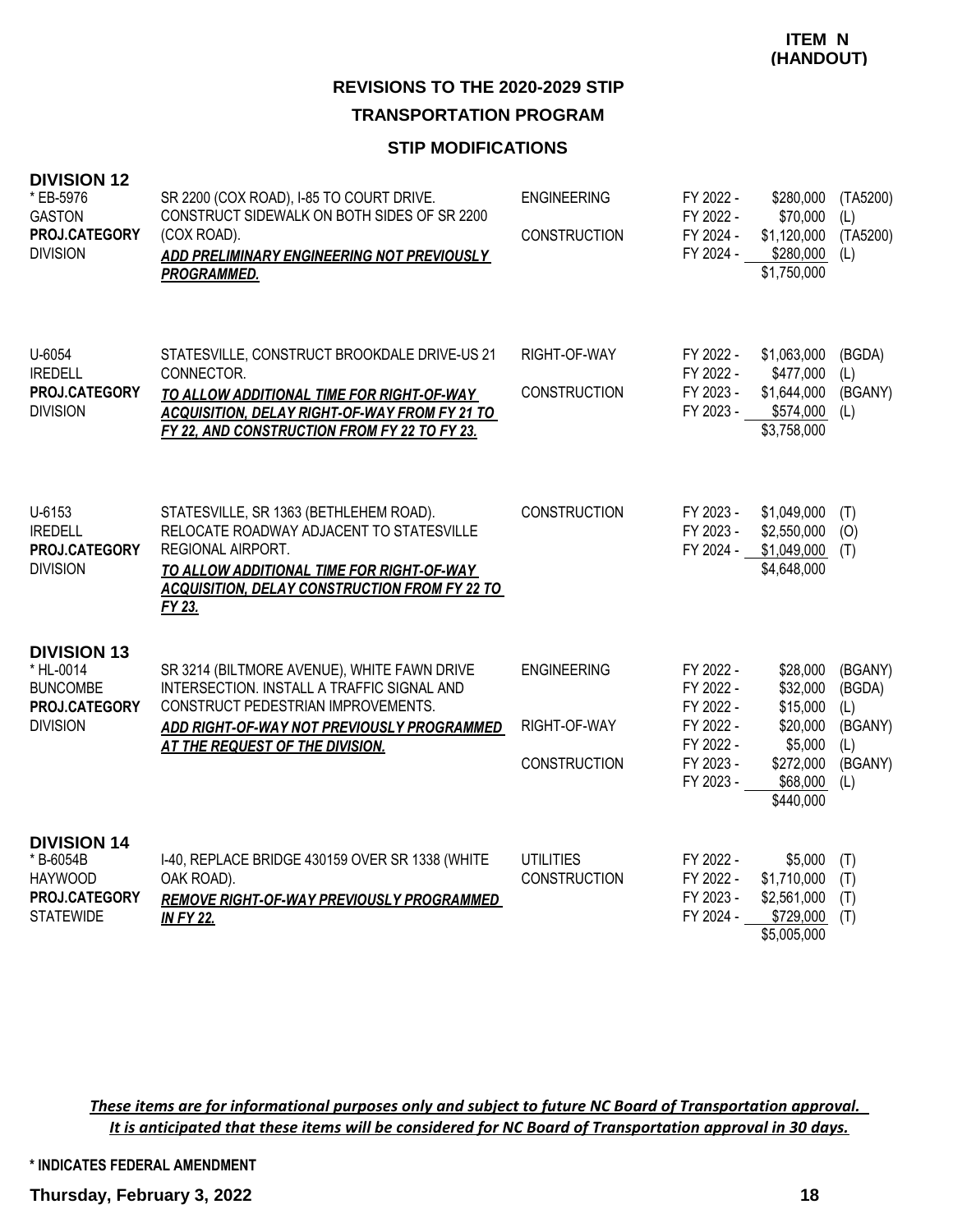# **REVISIONS TO THE 2020-2029 STIP**

## **TRANSPORTATION PROGRAM**

#### **STIP MODIFICATIONS**

#### **STATEWIDE**

**DIVISION 2**

| R-5753               | VARIOUS, FEDERAL LANDS TRANSPORTATION       | <b>CONSTRUCTION</b> | FY 2022 - \$11,000,000 (FLTP) |  |
|----------------------|---------------------------------------------|---------------------|-------------------------------|--|
| STATEWIDE            | PROGRAM (FLTP) AND EMERGENCY RELIEF FOR     |                     | FY 2023 - \$11,200,000 (FLTP) |  |
| <b>PROJ.CATEGORY</b> | FEDERALLY OWNED ROADS (ERFO). ROAD AND      |                     | FY 2024 - \$9,500,000 (FLTP)  |  |
| <b>EXEMPT</b>        | BRIDGE IMPROVEMENTS TO BE CONSTRUCTED ON    |                     | FY 2025 - \$1,000,000 (FLTP)  |  |
|                      | TRANSPORTATION FACILITIES THAT ARE OWNED BY |                     | \$32,700,000                  |  |
|                      | THE FEDERAL GOVERNMENT THAT PROVIDE ACCESS  |                     |                               |  |
|                      | TO FEDERAL LANDS.                           |                     |                               |  |
|                      | ADD FUNDING IN FY 23, FY 24, AND FY 25 NOT  |                     |                               |  |

*PREVIOUSLY PROGRAMMED AT THE REQUEST OF THE FEDERAL HIGHWAY ADMINISTRATION.*

#### **STIP DELETIONS**

| DIVIƏIUN Z<br>* B-4603<br><b>PITT</b><br><b>PROJ.CATEGORY</b><br><b>DIVISION</b>           | SR 1715 (JACK JONES ROAD), REPLACE BRIDGE<br>730029 OVER FORK SWAMP.<br>DELETE. PROJECT TO BE DELIVERED USING<br><b>HIGHWAY BRIDGE FUNDS.</b>        | RIGHT-OF-WAY<br><b>CONSTRUCTION</b> | FY 2022 -<br>FY 2023 - | \$90,000<br>\$900,000<br>\$990,000      | (BGOFF)<br>(BGOFF) |
|--------------------------------------------------------------------------------------------|------------------------------------------------------------------------------------------------------------------------------------------------------|-------------------------------------|------------------------|-----------------------------------------|--------------------|
| <b>DIVISION 6</b><br>HB-0011<br><b>COLUMBUS</b><br><b>PROJ.CATEGORY</b><br><b>DIVISION</b> | SR 1928 (DOCK ROAD), REPLACE BRIDGE 230026 OVER<br><b>GUM SWAMP.</b><br><i>DELETE. PROJECT TO BE DELIVERED USING</i><br><b>HIGHWAY BRIDGE FUNDS.</b> | RIGHT-OF-WAY<br><b>CONSTRUCTION</b> | FY 2025 -<br>FY 2026 - | \$220,000<br>\$2,200,000<br>\$2,420,000 | (BGOFF)<br>(BGOFF) |
| HB-0012<br><b>COLUMBUS</b><br>PROJ.CATEGORY<br><b>DIVISION</b>                             | SR 1928 (DOCK ROAD), REPLACE BRIDGE 230032 OVER<br>WACCAMAW RIVER OVERFLOW.<br>DELETE. PROJECT TO BE DELIVERED USING<br><b>HIGHWAY BRIDGE FUNDS.</b> | RIGHT-OF-WAY<br><b>CONSTRUCTION</b> | FY 2025 -<br>FY 2026 - | \$160,000<br>\$1,600,000<br>\$1,760,000 | (BGOFF)<br>(BGOFF) |
| HB-0013<br><b>COLUMBUS</b><br><b>PROJ.CATEGORY</b><br><b>DIVISION</b>                      | SR 1928 (DOCK ROAD), REPLACE CULVERT BP-024-<br>2270.<br>DELETE. PROJECT TO BE DELIVERED USING<br><b>HIGHWAY BRIDGE FUNDS.</b>                       | RIGHT-OF-WAY<br><b>CONSTRUCTION</b> | FY 2025 -<br>FY 2026 - | \$200,000<br>\$2,000,000<br>\$2,200,000 | (BGOFF)<br>(BGOFF) |

*These items are for informational purposes only and subject to future NC Board of Transportation approval. It is anticipated that these items will be considered for NC Board of Transportation approval in 30 days.*